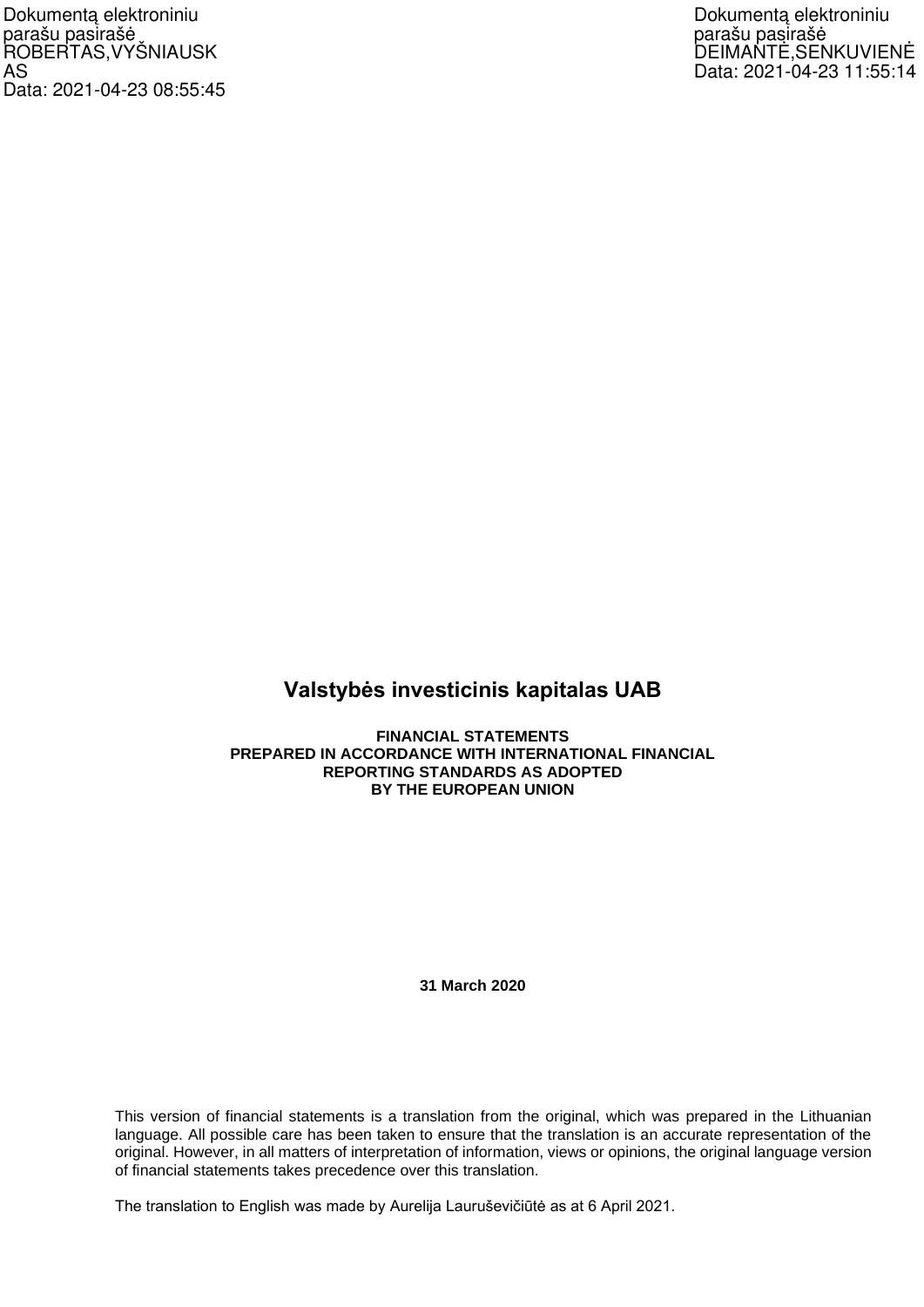# **Content**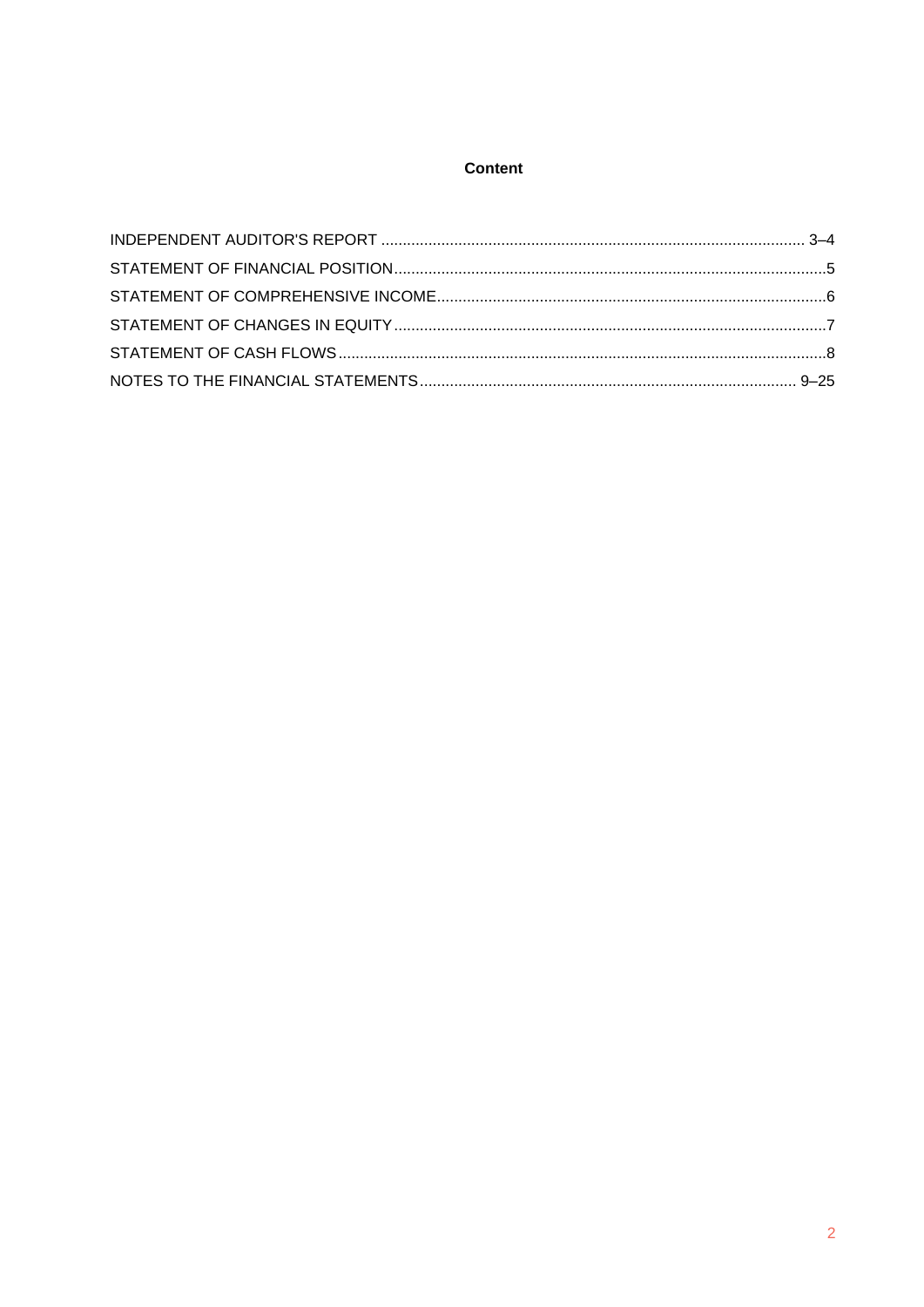

UAB "Deloitte Lietuva" Jogailos g. 4 LT-01116 Vilnius Lietuva

Juridinio asmens k.: 111525235 PVM mok. k.: LT115252314 Duomenys kaupiami ir saugomi Juridinių asmenų registre

Tel.: +370 5 255 3000 www.deloitte.lt

#### **INDEPENDENT AUDITOR'S REPORT**

To the Shareholder of Valstybės investicinis kapitalas, UAB:

#### **Opinion**

We have audited the financial statements of Valstybės investicinis kapitalas, UAB (the Company), which comprise the statement of financial position as at 31 December 2020, and the statement of comprehensive income, statement of cash flows and statement of changes in equity for the five months then ended, and notes to the financial statements, including a summary of significant accounting policies.

In our opinion, the accompanying financial statements present fairly, in all material respects of the financial position of the Company as at 31 December 2020, and its financial performance and its cash flows for the five months then ended in accordance with the International Financial Reporting Standards as adopted by the European Union.

#### **Basis for Opinion**

We conducted our audit in accordance with International Standards on Auditing (ISAs). Our responsibilities under those standards are further described in the Auditor's Responsibilities for the Audit of the Financial Statements section of our report. We are independent of the Company in accordance with the International Ethics Standards Board for Accountants' Code of Ethics for Professional Accountants (IESBA Code) together with the requirements of the Law on Audit of Financial Statements of the Republic of Lithuania that are relevant to audit in the Republic of Lithuania, and we have fulfilled our other ethical responsibilities in accordance with the Law on Audit of Financial Statements of the Republic of Lithuania and the IESBA Code. We believe that the audit evidence we have obtained is sufficient and appropriate to provide a basis for our opinion.

#### **Other Information**

The other information comprises the information included in the Company's annual report, but does not include the financial statements and our auditor's report thereon. Management is responsible for the other information.

Our opinion on the financial statements does not cover the other information and we do not express any form of assurance conclusion thereon, except as specified below.

In connection with our audit of the financial statements, our responsibility is to read the other information and, in doing so, consider whether the other information is materially inconsistent with the financial statements or our knowledge obtained in the audit or otherwise appears to be materially misstated. If, based on the work we have performed, we conclude that there is a material misstatement of this other information, we are required to report that fact. We have nothing to report in this regard.

In addition, our responsibility is to consider whether information included in the Company's annual report for the financial year for which the financial statements are prepared is consistent with the financial statements and whether annual report has been prepared in compliance with applicable legal requirements. Based on the work carried out in the course of audit of financial statements, in our opinion, in all material respects:

- The information given in the Company's annual report for the financial year for which the financial statements are prepared is consistent with the financial statements; and
- The Company's annual report has been prepared in accordance with the requirements of the Law on Financial Reporting by Undertakings of the Republic of Lithuania.

#### **Responsibilities of Management and Those Charged with Governance for the Financial Statements**

Management is responsible for the preparation and fair presentation of the financial statements in accordance with the International Financial Reporting Standards as adopted by the European Union, and for such internal control as management determines is necessary to enable the preparation of the financial statements that are free from material misstatement, whether due to fraud or error.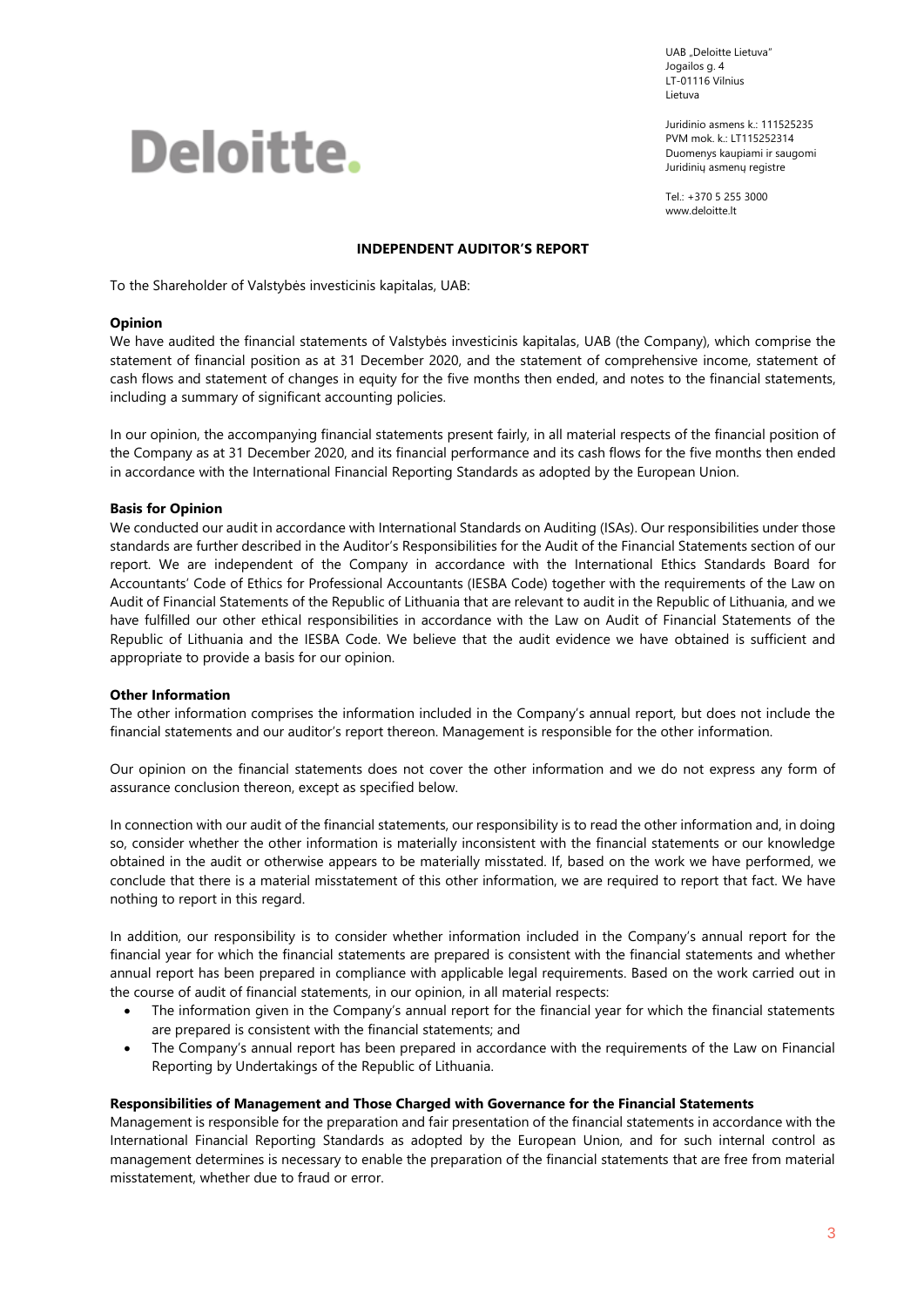In preparing the financial statements, management is responsible for assessing the Company's ability to continue as a going concern, disclosing, as applicable, matters related to going concern and using the going concern basis of accounting unless management either intends to liquidate the Company or to cease operations, or has no realistic alternative but to do so.

Those charged with governance are responsible for overseeing the Company's financial reporting process.

#### **Auditor's Responsibilities for the Audit of the Financial Statements**

Our objectives are to obtain reasonable assurance about whether the financial statements as a whole are free from material misstatement, whether due to fraud or error, and to issue an auditor's report that includes our opinion. Reasonable assurance is a high level of assurance, but is not a guarantee that an audit conducted in accordance with ISAs will always detect a material misstatement when it exists. Misstatements can arise from fraud or error and are considered material if, individually or in the aggregate, they could reasonably be expected to influence the economic decisions of users taken on the basis of these financial statements.

As part of an audit in accordance with ISAs, we exercise professional judgment and maintain professional scepticism throughout the audit. We also:

- Identify and assess the risks of material misstatement of the financial statements, whether due to fraud or error, design and perform audit procedures responsive to those risks, and obtain audit evidence that is sufficient and appropriate to provide a basis for our opinion. The risk of not detecting a material misstatement resulting from fraud is higher than for one resulting from error, as fraud may involve collusion, forgery, intentional omissions, misrepresentations, or the override of internal control.
- Obtain an understanding of internal control relevant to the audit in order to design audit procedures that are appropriate in the circumstances, but not for the purpose of expressing an opinion on the effectiveness of the Company's internal control.
- Evaluate the appropriateness of accounting policies used and the reasonableness of accounting estimates and related disclosures made by management.
- Conclude on the appropriateness of management's use of the going concern basis of accounting and, based on the audit evidence obtained, whether a material uncertainty exists related to events or conditions that may cast significant doubt on the Company's ability to continue as a going concern. If we conclude that a material uncertainty exists, we are required to draw attention in our auditor's report to the related disclosures in the financial statements or, if such disclosures are inadequate, to modify our opinion. Our conclusions are based on the audit evidence obtained up to the date of our auditor's report. However, future events or conditions may cause the Company to cease to continue as a going concern.
- Evaluate the overall presentation, structure and content of the financial statements, including the disclosures, and whether the financial statements represent the underlying transactions and events in a manner that achieves fair presentation.

We shall communicate with those charged with governance regarding, among other matters, the planned scope and timing of the audit and significant audit findings, including any significant deficiencies in internal control that we identify during our audit.

Deloitte Lietuva UAB Audit Company License No 001275

Mindaugas Jukna Lithuanian Certified Auditor License No 000580

Vilnius, Republic of Lithuania 31 March 2021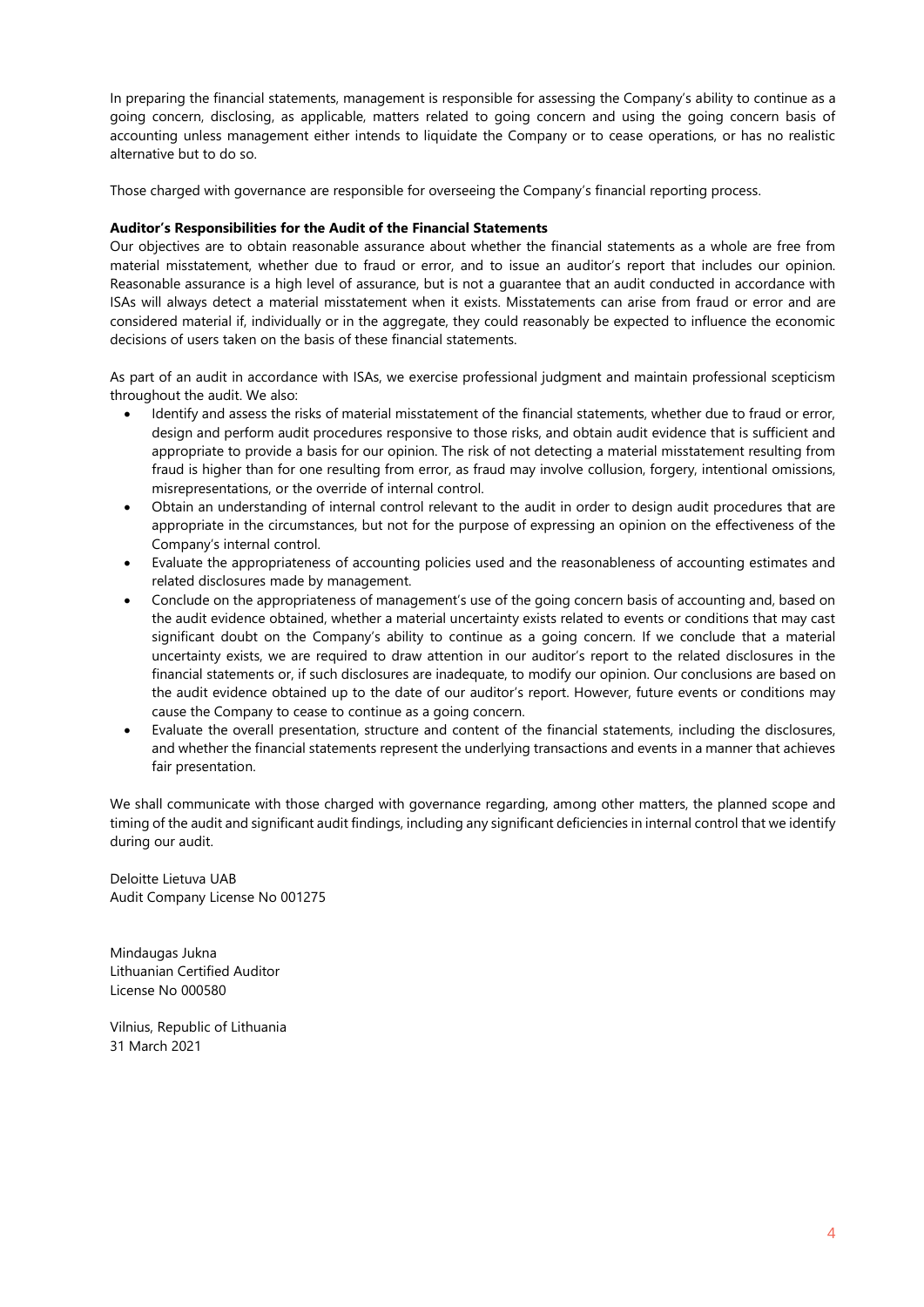### **STATEMENT OF FINANCIAL POSITION**

| <b>ASSETS</b>                                  | <b>Notes</b> | As at<br>31/12/2020 | As at<br>31/12/2019 |
|------------------------------------------------|--------------|---------------------|---------------------|
| <b>Non-current assets</b>                      |              |                     |                     |
| Non-current assets                             |              |                     |                     |
| Investments in subsidiaries and associates     | 3.1          | 4,124,817           |                     |
| Deferred tax asset                             | 3.12         | 4,929               |                     |
| <b>Total non-current assets</b>                |              | 4,129,746           |                     |
| <b>Current assets</b>                          |              |                     |                     |
| Receivables and prepayments                    | 3.2          | 3,487               |                     |
| Cash and cash equivalents                      | 3.3          | 94, 177, 742        |                     |
| <b>Total current assets</b>                    |              | 94,181,229          |                     |
| <b>TOTAL ASSETS</b>                            |              | 98,310,975          |                     |
| <b>EQUITY AND LIABILITIES</b>                  | <b>Notes</b> | As at 31/12/2020    | As at 31/12/2019    |
| <b>Equity</b>                                  |              |                     |                     |
| <b>Issued capital</b>                          | 3.4          | 100,200,000         |                     |
| Retained earnings (loss)                       |              | (2,901,970)         |                     |
| <b>Total equity</b>                            |              | 97,298,030          |                     |
| <b>Non-current liabilities</b>                 |              |                     |                     |
| <b>Total non-current liabilities</b>           |              |                     |                     |
| <b>Current liabilities</b>                     |              |                     |                     |
| Payables to controlled entities and associates | 3.5          | 1,000,000           |                     |
| Payables to employees                          | 3.6          | 4,584               |                     |
| Other payables and accrued expenses            | 3.7          | 8,361               |                     |
| <b>Total current liabilities</b>               |              | 1,012,945           |                     |
| <b>Total liabilities</b>                       |              | 1,012,945           |                     |
| <b>TOTAL EQUITY AND LIABILITIES</b>            |              | 98,310,975          |                     |

*The accompanying notes are an integral part of these financial statements.*

These financial statements were approved and signed on **31 March 2021.**

**On behalf of Valstybės investicinis kapitalas UAB Chief Accountant**

**Director** Robertas Vyšniauskas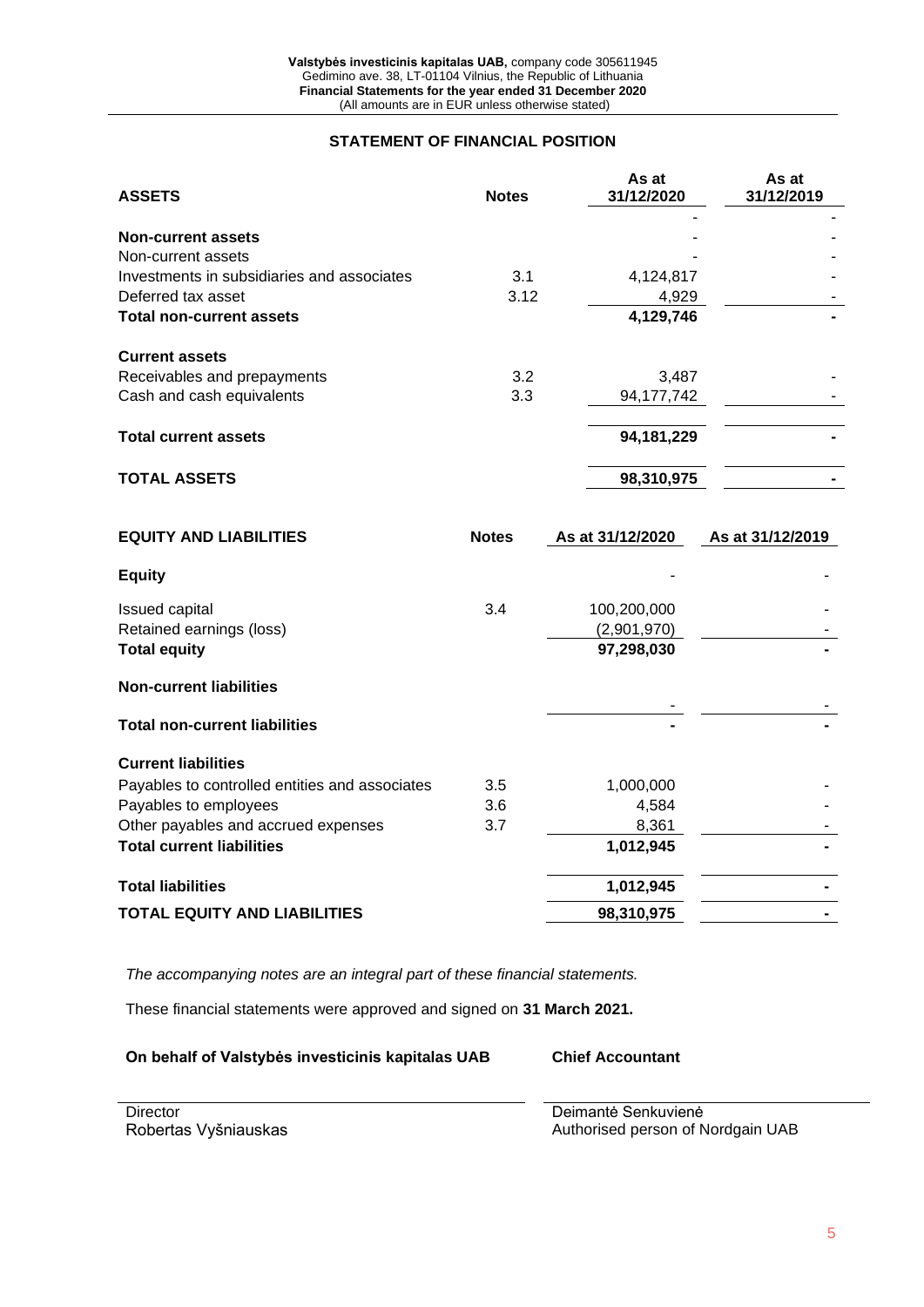# **STATEMENT OF COMPREHENSIVE INCOME**

|                                                                                  | <b>Notes</b> | <b>Financial year ended</b> |                     |
|----------------------------------------------------------------------------------|--------------|-----------------------------|---------------------|
| <b>OPERATING INCOME</b>                                                          |              | As at 31/12/2020            | As at<br>31/12/2019 |
| <b>Disposals</b><br>Cost of sales                                                |              |                             |                     |
| Other income                                                                     |              |                             |                     |
| <b>GROSS PROFIT</b>                                                              |              |                             |                     |
| Operating (expenses)<br>Other expenses                                           | 3.8          | (31, 715)                   |                     |
| <b>OPERATING PROFIT (LOSS)</b>                                                   |              | (31, 715)                   |                     |
| Finance income<br>Finance (expense)                                              | 3.9          | (2,875,184)                 |                     |
| <b>PROFIT/(LOSS) BEFORE TAX</b>                                                  |              | (2,906,899)                 |                     |
| Income tax (expense)/benefit                                                     | 3.12         | 4,929                       |                     |
| <b>NET PROFIT/(LOSS)</b>                                                         | 3.10         | (2,901,970)                 |                     |
| <b>OTHER COMPREHENSIVE INCOME</b>                                                |              |                             |                     |
| <b>TOTAL COMPREHENSIVE</b><br>Basic earnings (loss) per share (EUR<br>per share) | 3.11         | (0.290)                     |                     |

*The accompanying notes are an integral part of these financial statements.*

These financial statements were approved and signed on **31 March 2021.**

# **On behalf of Valstybės investicinis kapitalas UAB Chief Accountant**

**Director** Robertas Vyšniauskas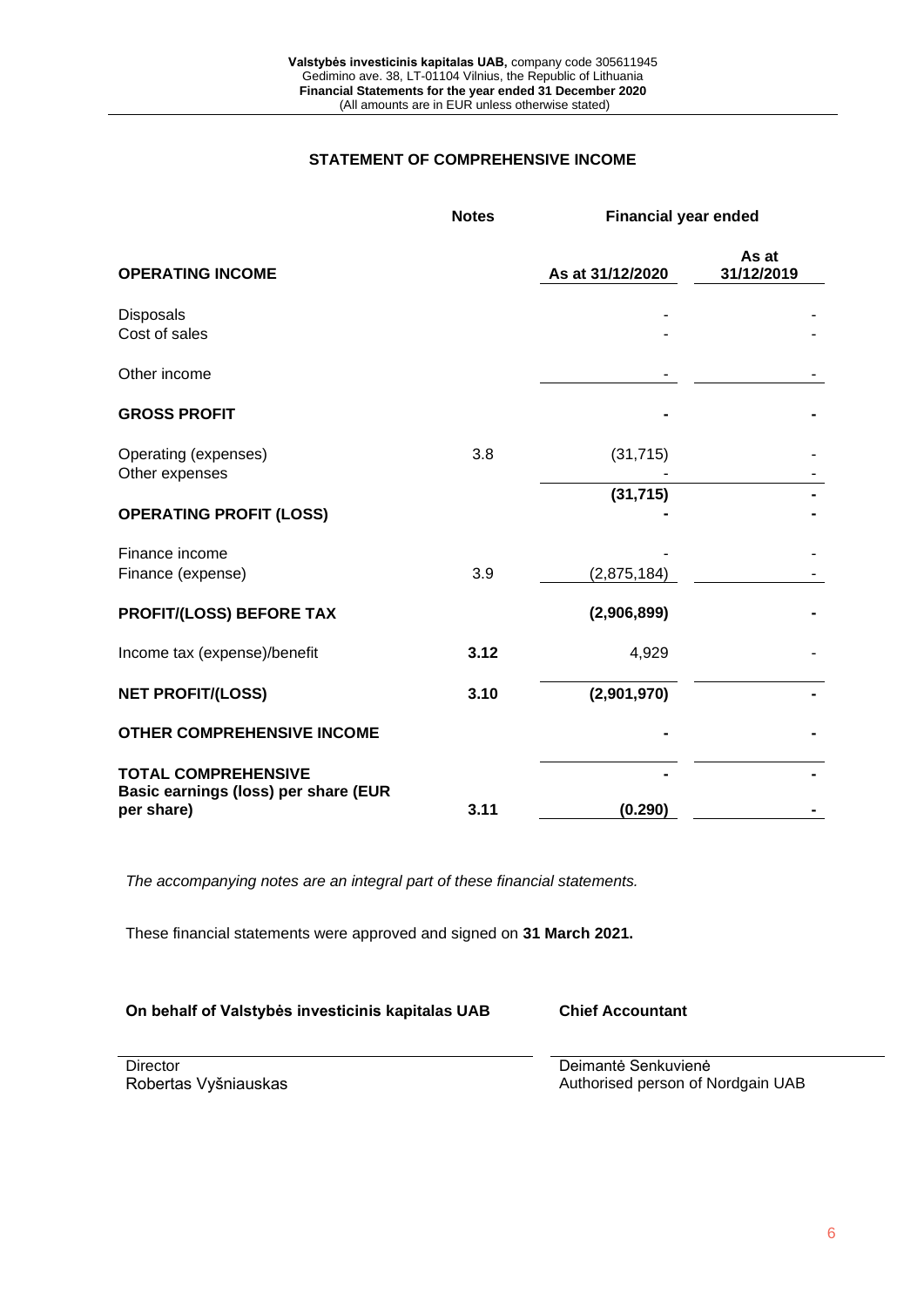# **STATEMENT OF CHANGES IN EQUITY**

|                                       | <b>Issued</b>  | <b>Retained</b> |             |
|---------------------------------------|----------------|-----------------|-------------|
|                                       | capital        | earnings (loss) | In tot      |
| Balance as at 31 December 2019        | $\blacksquare$ | ۰               |             |
| Issued capital set-up                 | 100,200,000    |                 | 100,200,000 |
| Net profit (loss)                     |                | (2,901,970)     | (2,901,970) |
| Increase (decrease) of issued capital |                |                 |             |
| <b>Dividends</b>                      |                |                 |             |
| Other payments to owners              |                |                 |             |
| Balance as at 31 December 2020        | 100,200,000    | (2,901,970)     | 97,298,030  |

*The accompanying notes are an integral part of these financial statements.*

These financial statements were approved and signed on **31 March 2021.**

# **On behalf of Valstybės investicinis kapitalas UAB Chief Accountant**

**Director** Robertas Vyšniauskas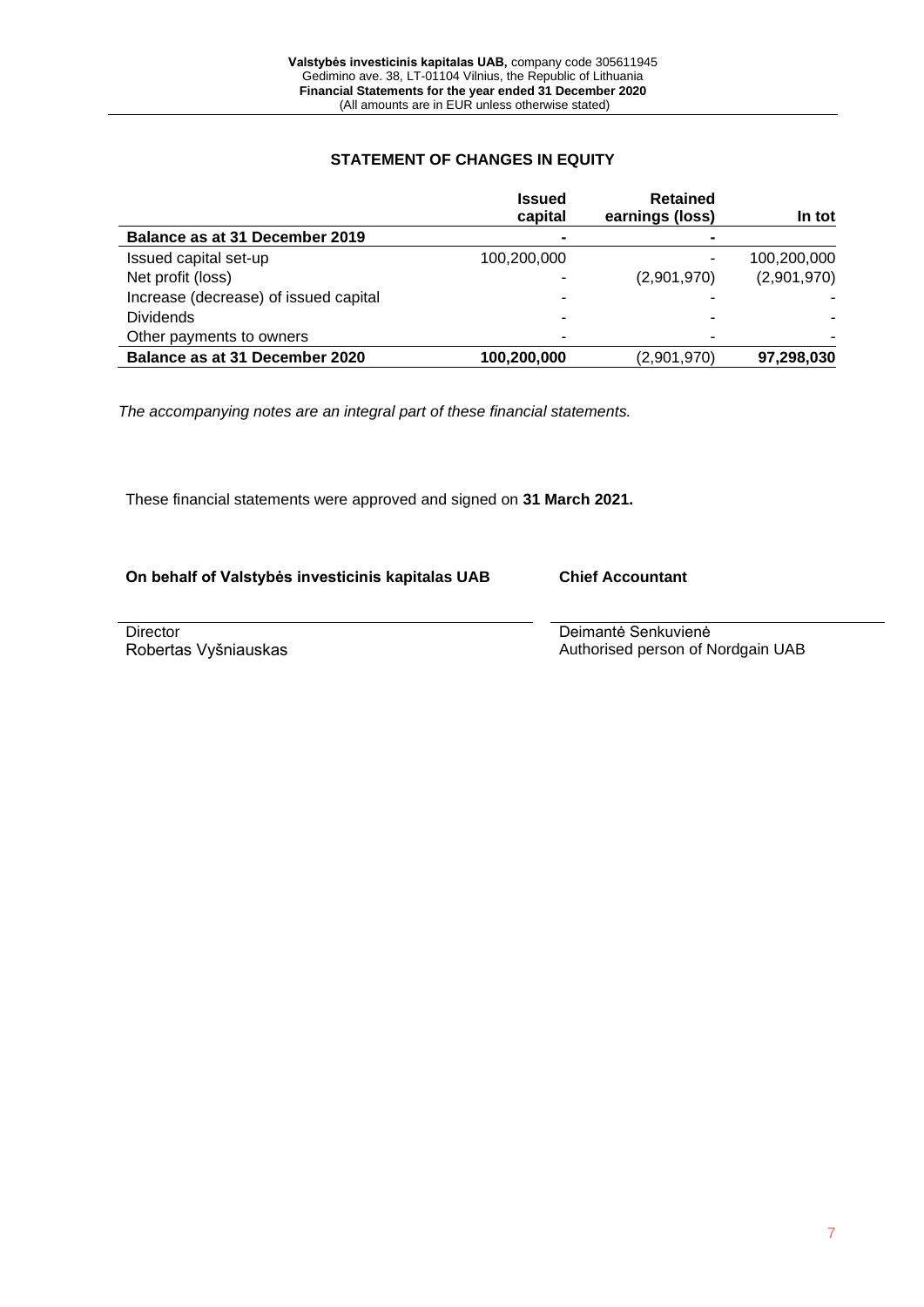### **STATEMENT OF CASH FLOWS**

|                                                                         | <b>Notes</b> | <b>Financial year ended</b> |                     |
|-------------------------------------------------------------------------|--------------|-----------------------------|---------------------|
|                                                                         |              | As at<br>31/12/2020         | As at<br>31/12/2019 |
| Cash flows from operating activities                                    |              |                             |                     |
| Inflows during the reporting period                                     |              |                             |                     |
| Operating income                                                        |              |                             |                     |
| Outflows during the reporting period                                    |              | (22, 258)                   |                     |
| Acquisition of non-current assets<br>Loans granted                      |              |                             |                     |
| Loans repaid                                                            |              |                             |                     |
| Dividends received                                                      |              |                             |                     |
| Wages and salaries                                                      |              | (6, 296)                    |                     |
| Taxes paid                                                              |              | (6, 220)                    |                     |
| Trade payables                                                          |              | (7,085)                     |                     |
| Other benefits                                                          |              | (2,657)                     |                     |
| Net cash flows from operating activities                                |              | (22, 258)                   |                     |
| Acquisition of investments                                              | 3.1          | (7,000,000)                 |                     |
| Net cash flows used in investing activities                             |              | (7,000,000)                 |                     |
| Cash flows from/used in financing<br>activities                         |              |                             |                     |
| Issued capital set-up                                                   | 3.4          | 100,200,000                 |                     |
| Deposits                                                                |              |                             |                     |
| Loans received<br>Increase in other liabilities of the Company          | 3.5          | 1,000,000                   |                     |
| Net cash flows from/used in financing                                   |              |                             |                     |
| activities                                                              |              | 101,200,000                 |                     |
| Effect of exchange rate changes on cash and<br>cash equivalent balances |              |                             |                     |
| Net increase (decrease) in cash flows                                   |              | 94,177,742                  |                     |
| Cash and cash equivalents at the                                        |              |                             |                     |
| beginning of the period<br>Cash and cash equivalents at the end of      |              |                             |                     |
| the period                                                              | 3.3          | 94,177,742                  |                     |

These financial statements were approved and signed on **31 March 2021.**

# **On behalf of Valstybės investicinis kapitalas UAB Chief Accountant**

**Director** Robertas Vyšniauskas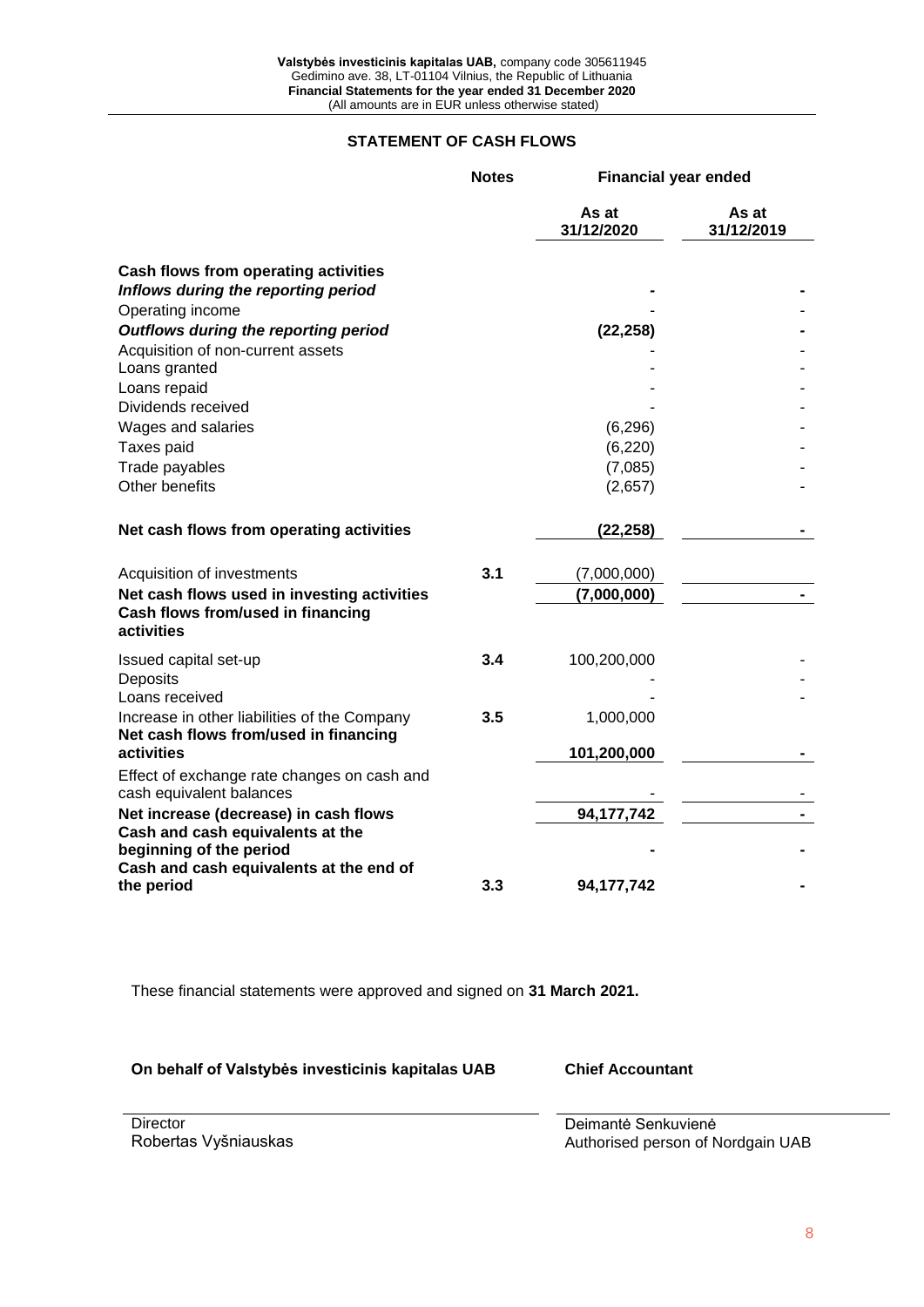# **NOTES TO THE FINANCIAL STATEMENTS**

### **1 General information**

**Valstybės investicinis kapitalas UAB** (hereinafter "the Company") is a private limited liability company registered in the Republic of Lithuania. The Company is headquartered at:

#### **Gedimino ave. 38 Vilnius, Republic of Lithuania**

The Company's business area is determined in accordance with the provisions of the description of activities of the Measure "Aid Fund for Business" approved by the Minister of Economy and Innovation of the Republic of Lithuania and the Minister of Finance of the Republic of Lithuania to help the Lithuanian economy to recover from the consequences of the coronavirus COVID-19 by financing aid to business and the development of the capital market with funds raised through state and capital market measures.

The Company was established on 26 August 2020. As at 31 December 2020, 100% of the Company's (company code 111105555) issued capital was held by the Republic of Lithuania.

The issued capital of the Company amounts to EUR 100,200,000, which is divided into 10,020,000 ordinary registered shares with par value of EUR 10 each. As at 31 December 2020, all shares were fully paid.

As at 31 December 2020, the average number of the Company's employees was 1.

The Company's financial year coincides with a calendar year.

#### **2 Accounting policies**

The basic accounting principles adopted in preparing the Company's financial statements for the financial year ended 31 December 2020 are as follows:

### **2.1 BASIS OF PREPARATION**

#### **1. Summary of significant accounting policies**

#### 1.1. **Compliance confirmation**

The Company prepared these financial statements in accordance with International Financial Reporting Standards (hereinafter "IFRSs") as adopted by the European Union (hereinafter "the EU").

#### 1.2. **Basis of preparation**

The financial statements have been prepared under the historical cost basis.

The Company's financial year begins on 1 January and ends on 31 December.

The financial statements are presented in the national currency of the Republic of Lithuania, euro (EUR).

The following accounting policies have been consistently applied to all the financial years presented in these financial statements, unless otherwise stated.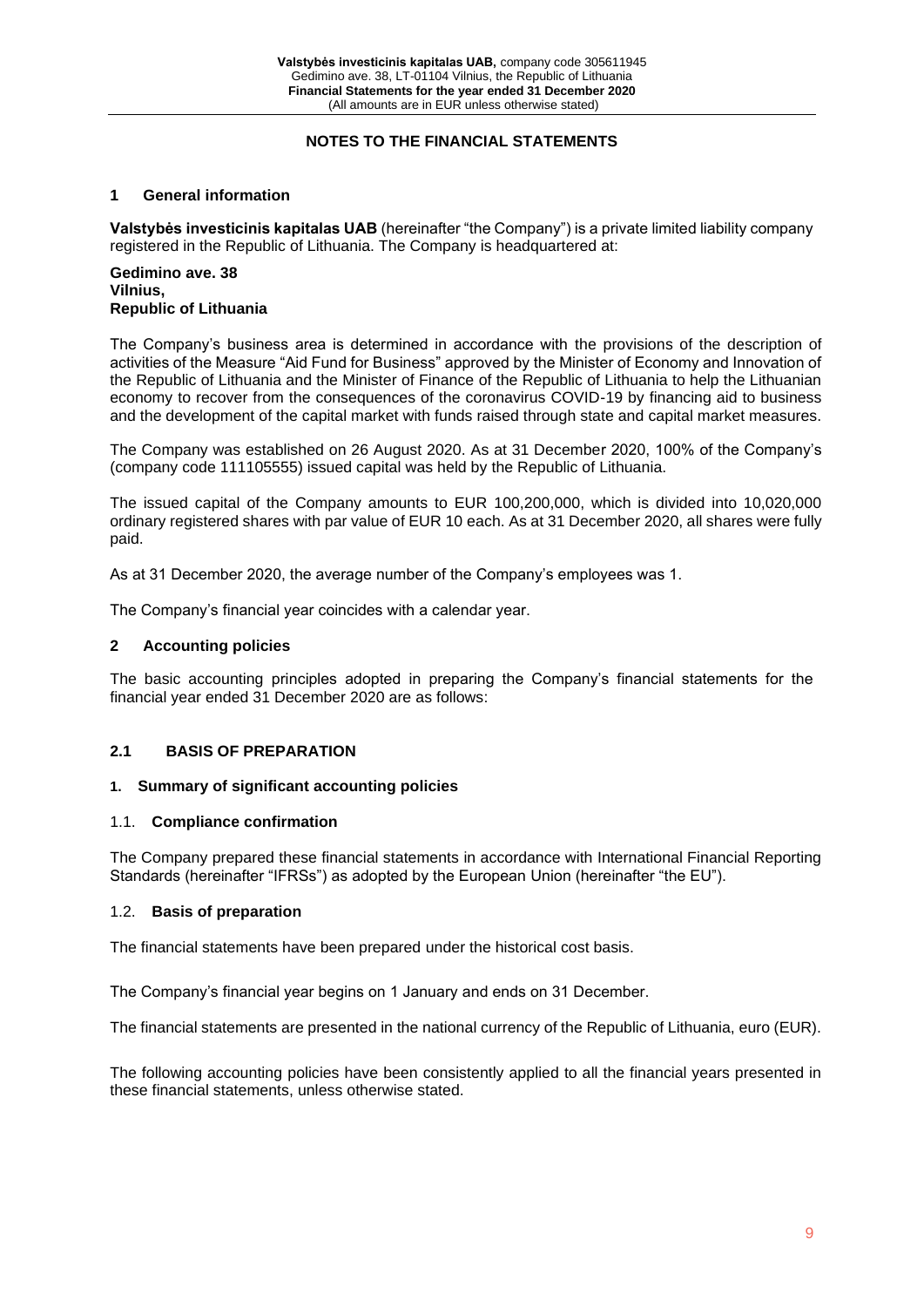# **Equity**

The Company's equity is comprised of a paid-up issued capital, share premium, revaluation reserve (results) legal reserve, reserve for treasury shares, other reserves, and retained earnings (loss).

The total amount of the subscribed issued capital is accounted for and disclosed in the financial statements, regardless of the amount paid-up. The amount of shares outstanding is accounted for and disclosed in the financial statements in the contra account (item) to the issued capital.

If the issued shares (including shares of the other public limited liability company) are settled through the transfer of assets, the issue price of the shares equals to the fair value of the assets received in exchange for the shares. Only the par value of shares is recorded under the issued capital. If the issue price exceeds the par value, the price surplus is recorded under share premium.

If a decision has been made to increase or decrease the issued capital, the increase or decrease of the issued capital is registered in the accounts when the new version of Articles of Association of the public limited liability company is registered in accordance with the procedure established by legal acts.

The issued capital of the Company amounts to EUR 100,200,000, which is divided into 10,020,000 ordinary registered shares with par value of EUR 10 each. As at 31 December 2020, all shares were fully paid.

#### **Revenue recognition**

The Company's revenue is recognised in accordance with the provisions of IFRS 15, i.e. the Company recognises revenue at the time and to the extent that the transfer of goods or promised services to customers would reflect an amount that the Company expects to receive in exchange for those goods or services. In applying this Standard, the Company takes into account the terms of the contract and all relevant facts and circumstances. Revenue in the Company is recognised using the 5-step model:

#### *Step 1. Identify the contracts with the customer.*

A contract is an agreement between two and/or more parties (subject to the terms of the purchase/sale) which creates the rights to be enforced and the obligations to be enforced (not applicable, if the joint venture agreement is signed). A contract subject to IFRS 15 is recognised only if the following criteria are met:

- the parties have approved the contract (in writing, orally or in accordance with other normal business practice) and are bound by the obligations under the contract;
- there is a possibility to identify the rights of each party regarding the transferable goods and/or services;
- there is a possibility to identify the payment terms provided for the transferable goods and/or services;
- the contract is of a commercial character;
- there is a likelihood of being remunerated in exchange for the goods and/or services that will be passed on to the customer.

Contracts with the customer may be aggregated or disaggregated into several contracts, while retaining the criteria of the former contracts. Such aggregation or disaggregation is considered a change of contract.

### *Step 2. Identify the performance obligations in the contract.*

The contract establishes a commitment to deliver goods and/or services to the customer. When goods and/or services can be distinguished, the commitments are recognised separately. Each commitment is identified in one of two ways:

- the product and/or service is separate, or
- a set of individual goods and/or services that are essentially the same and passed on to the customer in a uniform model.

### *Step 3. Determine the transaction price.*

The Company considers the terms of the transaction and normal business practice. Transaction price is the amount of consideration to which the Company expects to be entitled in exchange for transferring promised goods or services to a customer, excluding amounts collected on behalf of third parties. The consideration provided in the contract with the customer may include fixed or variable consideration, or both.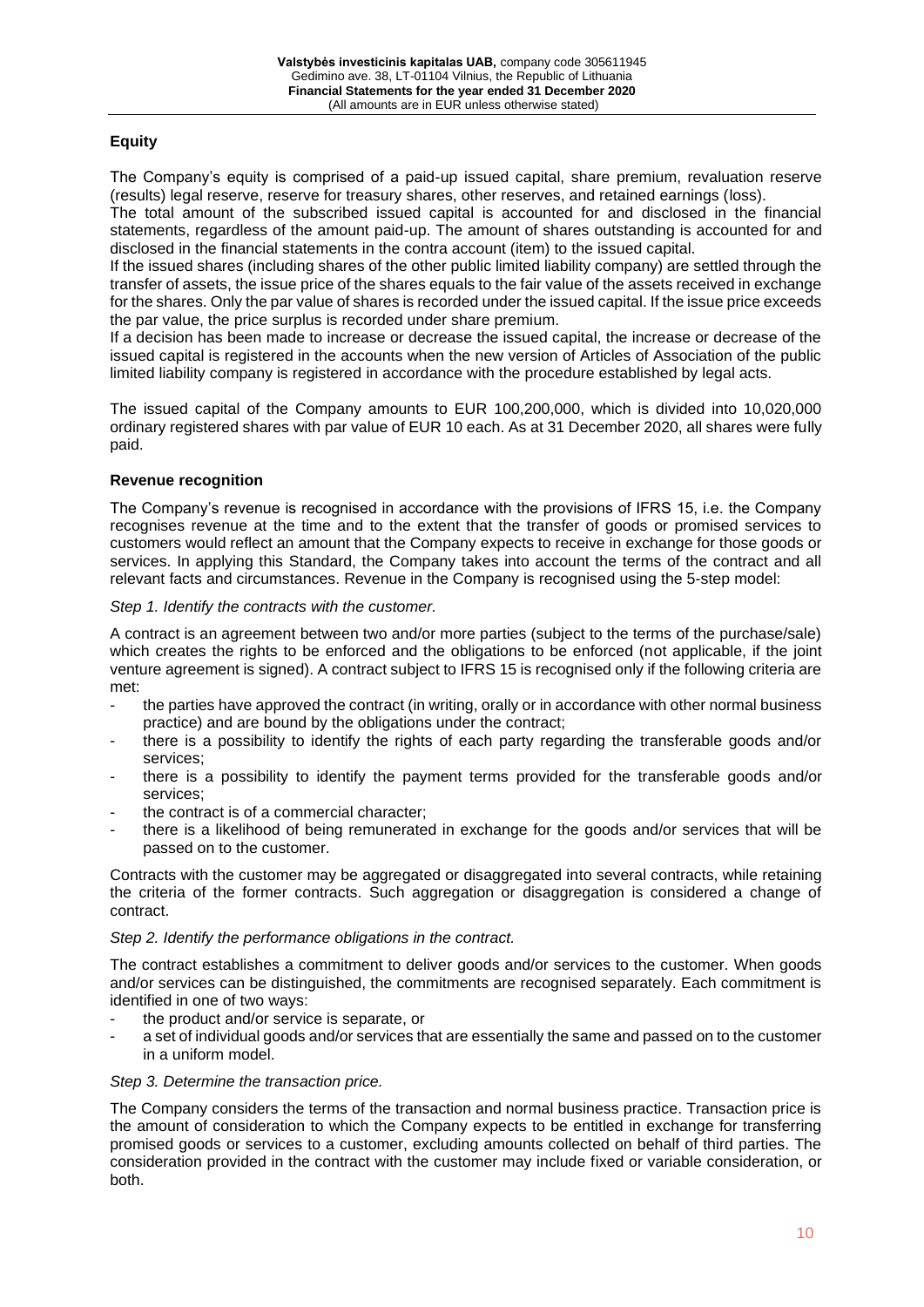### *Step 4. Allocate the transaction price to the performance obligations.*

The Company allocates a portion of the transaction price to each performance obligation in an amount that reflects the amount of consideration to which the Company expects to be entitled in exchange for transferring promised goods or services to a customer. The transaction price is allocated to each performance obligation based on the relative individual selling prices of the good or service promised in the contract. The Company determines the price of the service or product separately (for example, one price for two products), unless the contract makes an explicit reference to it. Similar transactions are measured equally.

#### *Step 5. Recognise revenue when a performance obligation is satisfied by the Company.*

The Company recognises revenue when the Company satisfies the performance obligation by transferring a promised good or service to the customer (i.e. the customer obtains control of the asset). Revenue is recognised as an amount equal to the transaction price determined for the related performance obligation. Revenue is recognised at the amount allocated to obligation that can be settled at a certain time or over a certain period of time.

Revenue is recognised to the extent that the amount of revenue can be reliably measured and it is probable that the economic benefits associated with a transaction will flow to the Company, and when all of the specific criteria have been satisfied. The Company bases its estimate on historical results, taking into consideration the type of customer, the type of transaction and the terms and conditions of each arrangement.

#### Income related to the Company's activities

Income is recognised on an accrual basis. Income is an increase in the Company's assets or decrease in its liabilities during the reporting period. The Company account's for income received but not earned during the current financial period in liabilities and recognise as revenue in the financial period in which it is earned.

Income and expense must not be offset, except for unrealised gains and losses, and income and expenses related to efficient risk mitigation accounting.

The Company's operating income:

• Interest income

Interest income on financial assets is recognised when it is probable that the economic benefits will flow to the Company and the amount of revenue can be measured reliably. Interest income is accrued on an accrual basis, by reference to the principal outstanding and at the interest rate applicable, which is the rate that exactly discounts estimated future cash receipts through the expected life of the financial asset to that asset's net carrying amount on initial recognition.

- Income on equity securities.
- Gains on disposed assets (foreign currency transactions; debt securities transactions; equity transactions; other financial instruments transactions).

#### 1.3. **Recognition of expenses**

Expenses are recognised in accordance with the principles of accrual and comparability in the accounting period in which the related income is earned regardless of the time of the issue.

Currently, the Company's expenses include salaries and related taxes, vacation accruals, accounting service costs, insurance costs, the Board member fees, staff recruitment and deferred tax costs.

#### 1.4. **Leases**

IFRS 16 defines a lease as a contract, or part of a contract, that conveys the right to use an asset (the underlying asset) for a period of time in exchange for consideration. Under a new model, a lessee is required to recognise a right- of-use asset and an associated liability in this type of lease. The right to use the assets is depreciated and the lease liability accrues interest.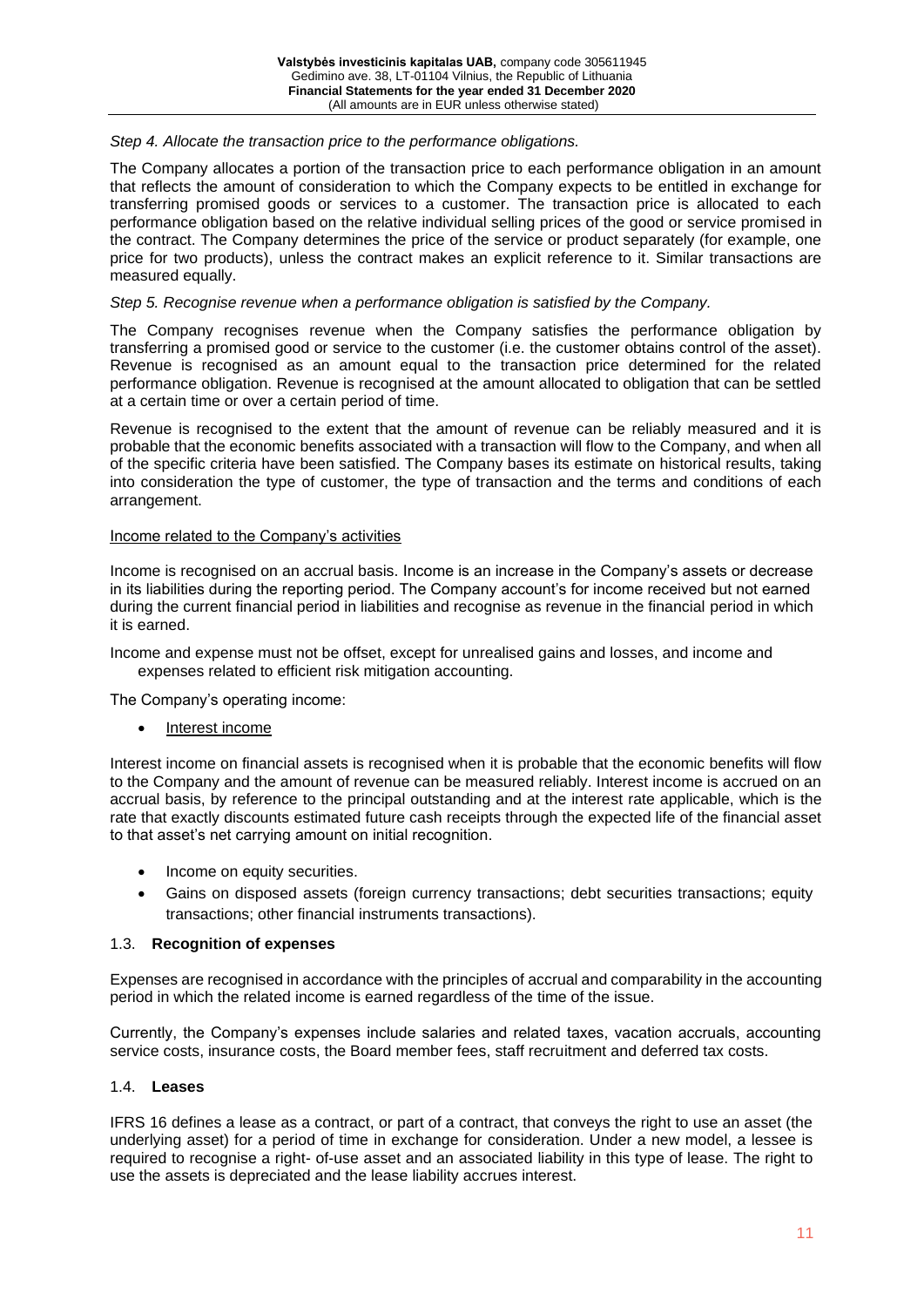### **1.4.1. The Company as a lessee**

Assets held under finance leases are initially recognised as assets of the Company at their fair value determined at the inception of the lease or, if lower, at the present value of the minimum lease payments. The corresponding liability to the lessor is included in the statement of financial position as a finance lease liability.

Lease payments are apportioned between finance costs and a reduction of the lease obligations so as to achieve a constant rate of interest on the remaining balance of the liability. Finance costs are charged directly to profit or loss, unless they are directly attributable to qualifying assets, in which case they are capitalised in accordance with the Company's general policy on borrowing costs. Contingent lease payments are recognised as expenses in the periods in which they are incurred.

Operating lease payments are charged to the statement of profit or loss and other comprehensive income on a straight-line basis over the term of the lease unless another systematic basis is more representative of the time pattern in which economic benefits from the leased asset are consumed. Contingent operating lease payments are recognised as expenses in the periods in which they are incurred.

# 1.5. **Foreign currencies**

The Company's financial performance and financial position are presented in the euros, which is the functional currency and presentation currency of the Company.

All transactions had functional currency other than euro translated into euro at the official Bank of Lithuania exchange rate on the date of the transaction, which approximates the prevailing market rates. Monetary assets and liabilities are translated into the euros using the exchange rate prevailing at the date of the statement of financial position. Foreign exchange differences resulting from the settlement of foreign currency transactions are recognised through profit or loss for the period. Exchange rate gains or losses on monetary assets or liabilities are recognised in profit or loss.

# 1.6. **Current and deferred income tax**

Income tax expense represents the current income tax and deferred tax expense. The income tax is calculated in accordance with tax legislation of the Republic of Lithuania.

### **1.6.1. Current income tax**

The current income tax is calculated on the basis of taxable profit. Taxable profit differs from profit as reported in the statement of profit or loss and other comprehensive income due to the items of revenue or expense that are taxable or deductible in other years and items that are never taxable or deductible. The Company's current income tax liability is calculated using the income tax rate applicable at the date of the statement of financial position. The standard income tax rate of 15% was applicable to the companies in Lithuania for the year ended on 31 December 2020.

### **1.6.2. Deferred tax**

Deferred tax is recognised for temporary differences arising between the tax bases of assets and liabilities and their carrying amounts in the financial statements. Deferred tax liabilities are recognised for all temporary differences, whereas deferred tax assets are recognised only to the extent that it is probable that future taxable profit will be available against which the temporary differences can be utilised. Such deferred assets and liabilities are not recognised if the temporary difference arises from goodwill or from the initial recognition (other than in a business combination) of assets and liabilities in a transaction that affects neither the taxable profit nor the accounting profit.

Deferred tax assets are reviewed at the end of each reporting period and reduced to the extent that it is no longer probable that sufficient taxable profit will be available for the Company to realise these assets up to an amount that is likely to reduce taxable profit in the future.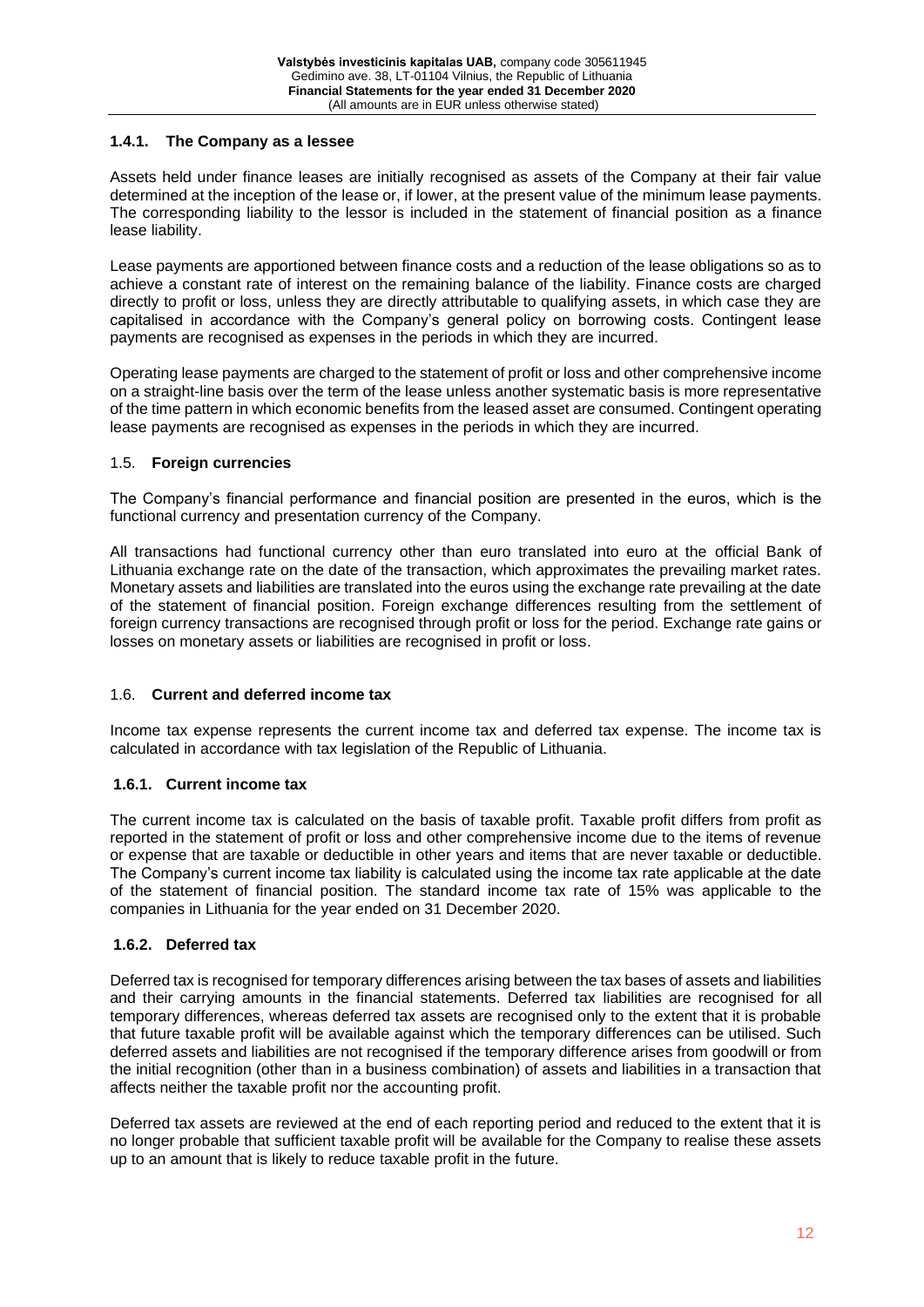Deferred tax assets and liabilities are measured at the tax rates that are expected to apply in the period in which the liability is settled or the asset realised, based on tax rates (and tax laws) that have been enacted or substantively enacted by the end of the reporting period. The measurement of deferred income tax liabilities and deferred income tax assets reflects the tax consequences that follow from the manner in which the Company expects, at the end of the reporting period, to recover or settle the carrying amount of its assets and liabilities.

### **1.6.3. Current and deferred income tax for the period**

Current and deferred tax is charged to profit or loss, except to the extent it relates to items recognised in other comprehensive income or directly in equity, in which case, the tax is also recognised in other comprehensive income or directly in equity, respectively. Where current tax or deferred tax arises from the initial accounting for a business combination, the tax effect is included in the accounting for the business combination.

#### 1.7. **Property, plant and equipment**

Property, plant and equipment is stated at acquisition cost (except for the costs of the day-to-day servicing), less accumulated depreciation and impairment losses, if any.

Depreciation is recognised on a straight-line basis over the estimated useful lives of the assets using the straight-line method (excluding land and construction-in-progress) less their residual values. The useful life, residual value and depreciation methods are reviewed at the end of each reporting period, with adjustments to accounting estimates recognised prospectively.

Depreciation is computed on a straight-line basis over the following estimated average useful life:

| Other fixtures, fittings, tools and equipment | 3–6 years |
|-----------------------------------------------|-----------|
| Vehicles                                      | 6 years   |
| Other property, plant and equipment           | 4 years   |

Assets acquired under finance lease are depreciated over their estimated useful life on the same basis as owned assets. However, if there is no reasonable certainty that the lessee will obtain ownership by the end of the lease term, the asset shall be fully depreciated over the shorter of the lease term and its useful life.

Items of property, plant and equipment are derecognised on disposal or when no future economic benefit is expected from its use. Any gain or loss arising on the disposal or write-off of and item of property, plant and equipment is calculated as the difference between the net disposal proceeds and the carrying value of the asset and recognised in profit or loss.

Subsequent repair costs are included in the asset's carrying amount, only when it is probable that future economic benefits associated with these costs will flow to the Company and these costs can be measured reliably. The carrying amount of the parts that are replaced is derecognised. All other repair and maintenance costs are recognised in profit or loss as incurred.

The costs of repairing assets leased and/or received under right-to-use agreements, which extend the useful life or improve the standard performance characteristics of the leased assets, are capitalised and depreciated over the remaining term of the lease and/or right-to-use agreement.

#### 1.8. **Intangible assets**

Intangible assets are accounted for at cost, less accumulated amortisation and impairment losses. Amortisation is recognised on a straight-line basis over the estimated useful lives. The useful life and amortisation method are reviewed at the end of each reporting period, with adjustments to accounting estimates recognised prospectively.

Amortisation is calculated on a straight-line basis over the following estimated average useful life:

Software 3 years 3 years 3 3 years 3 years 3 years 3 years 3 years 3 years 3 years 3 years 3 years 3 years 3 years 3 years 3 years 3 years 3 years 3 years 3 years 3 years 3 years 3 years 3 years 3 years 3 years 3 years 3 y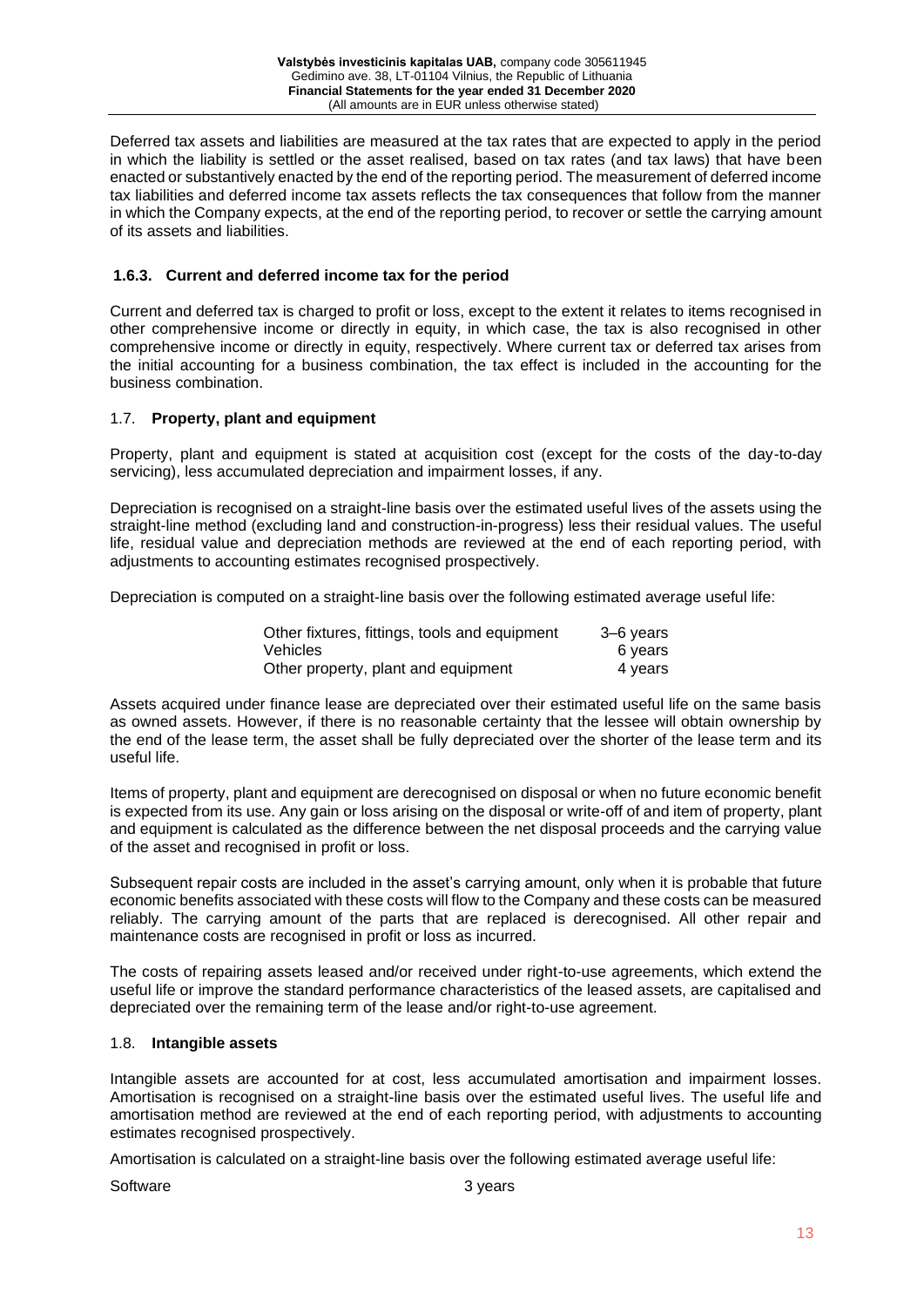### 1.9. **Impairment of non-financial assets**

The carrying amounts of the Company's non-financial assets are reviewed at each reporting date to determine whether there is any indication of impairment. If any such indication exists, the Company makes estimate of the recoverable amount of such asset. An impairment loss is recognised when the carrying amount of the asset or its cash-generating unit exceeds the recoverable amount.

The recoverable amount of non-financial assets is the greater of their fair value less costs to sell and value in use. In assessing the value in use, the estimated future cash flows are discounted to the present value using a pre-tax discount rate that reflects current market assessments of the time value of money and the risks specific to the asset.

An impairment loss is recognised in profit or loss.

An impairment loss is reversed if there has been a change in the circumstances or events, used to determine the recoverable amount of non-financial assets that indicate that the carrying amount of the non-financial asset may be recoverable. An impairment loss is reversed only to the extent that the asset's carrying amount does not exceed the carrying amount that would have been determined, if no impairment loss had been recognised, net of amortisation or depreciation.

#### 1.10. **Provisions**

Provisions are recognized when the Company has a present obligation (legal or constructive) as a result of a past event, it is probable that an outflow of the Company's resources embodying economic benefits will be required to settle the obligation and a reliable estimate can be made of the amount of the obligation. Provisions are reviewed at each date of the statement of financial position and adjusted to reflect the most accurate recent assessments. If the effect of the time value of money is material, the amount of provision is equal to the present value of the expenses, which are expected to be incurred to settle the liability. Where discounting is used, the increase in the provision due to the passage of time is recognised as interest expense.

#### 1.11. **Financial instruments**

Financial liabilities are recognised when the Company becomes party to the contractual provisions of the financial instrument.

Financial assets and financial liabilities are initially recognised at fair value. Transaction costs that are directly attributable to the acquisition or issue of financial assets (other than financial assets and liabilities at fair value through profit or loss) are added to or deducted from the fair value of the financial assets or financial liability, as appropriate, on initial recognition. Transaction costs directly attributable to the acquisition of financial assets or financial liabilities at fair value through profit or loss are recognised immediately in profit or loss.

A financial instrument is any contract that gives rise to a financial asset of one entity and a financial liability or equity instrument of another entity.

#### *Recognition and derecognition in the statement of financial position*

The Company recognises a financial asset in its statement of financial position when, and only when, it becomes party to the contractual provisions of the instrument.

Purchase or sale of financial assets is recognised and derecognised by The Company on the settlement date. The Company derecognises a financial asset when, and only when:

- the contractual rights to the cash flows from the financial asset expire, or
- − it transfers the financial asset to another party.

The Company derecognises a financial liability (or part of financial liability) from its statement of financial position when, and only when it is extinguished, i. e. when the obligation specified in the contract is:

- − discharged; or
- − cancelled; or
- − expired.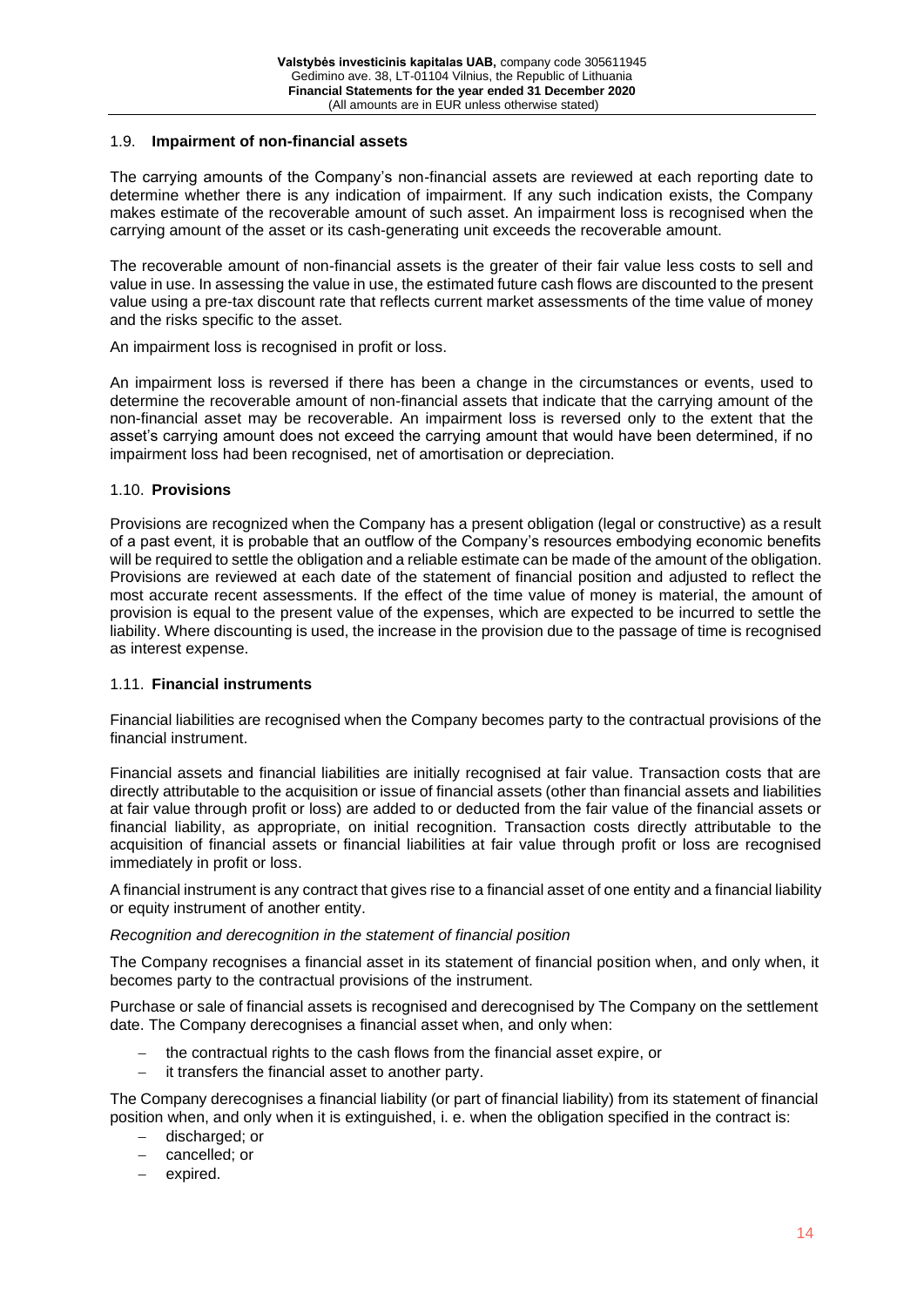The Company classifies its financial assets into one of the following categories:

- − measured at amortised cost;
- − measured at fair value through other comprehensive income;
- − measured at fair value through profit or loss;
- hedging derivatives.

The Company classifies debt financial assets in an appropriate category based on the Company's business model for managing the financial asset and the asset's contractual cash flow characteristics. The business model applied to the group of financial assets is determined at a level that reflects how all groups of financial assets are managed together to achieve a particular business objective of the Company.

The Company's financial assets at amortised cost includes trade receivables, loans granted, and other receivables and cash and cash equivalents.

The Company classifies its financial liabilities into one of the following categories:

- measured at amortised cost;
- − measured at fair value through profit or loss;
- − hedging derivatives.

The Company's financial liabilities at amortised cost includes trade payables, loans and borrowings.

#### *Measuring financial assets at amortised cost*

Financial assets are measured at amortised cost using the effective interest rate method.

Subsequently to initial recognition, trade receivables are measured at amortised cost using the effective interest rate method, less impairment losses. Trade receivables with the maturity period of up to 12 months (i.e. does not contain financing element) from the receivable origination date (which are not subject to factoring) are not discounted and they are measured at nominal value, less impairment.

#### *Impairment of financial assets*

The impairment model is based on the estimated expected loss.

The Company applies the following models for determining impairment losses:

- general model (basic),
- simplified model.

The general model is applied by the Company for financial assets measured at amortised cost, except for trade receivables.

In the general model, the Company monitors changes in the level of credit risk associated with a given financial asset and classifies financial assets to one of the three stages for determining impairment allowances based on the observation of the change in the credit risk level in relation to the initial recognition of the instrument.

Depending on the classification to individual stages, the impairment allowance is estimated in the 12 month horizon (stage 1) or in the lifetime horizon of the instrument (stage 2 and stage 3).

On each last day of the reporting period, the Company analyses the features on the basis of which financial assets are classified into separate stages for impairment losses. The features may include changes in the borrower's creditworthiness, serious financial problems for the borrower, significant adverse economic, legal, or market changes in the borrower's environment.

For the purpose of estimating the expected credit loss, the Company applies default probability levels, implied from market quotes of credit derivatives, for entities with a given rating and from a given sector.

The Company incorporates forward-looking information into the expected credit loss calculation by calculating probability of default parameters based on current market quotations.

The simplified model is applied by the Company for trade receivables.

Using the simplified model, the Company does not monitor changes in the credit risk level over the life of the instrument and estimates the expected credit loss by the end of the expected life of the instrument.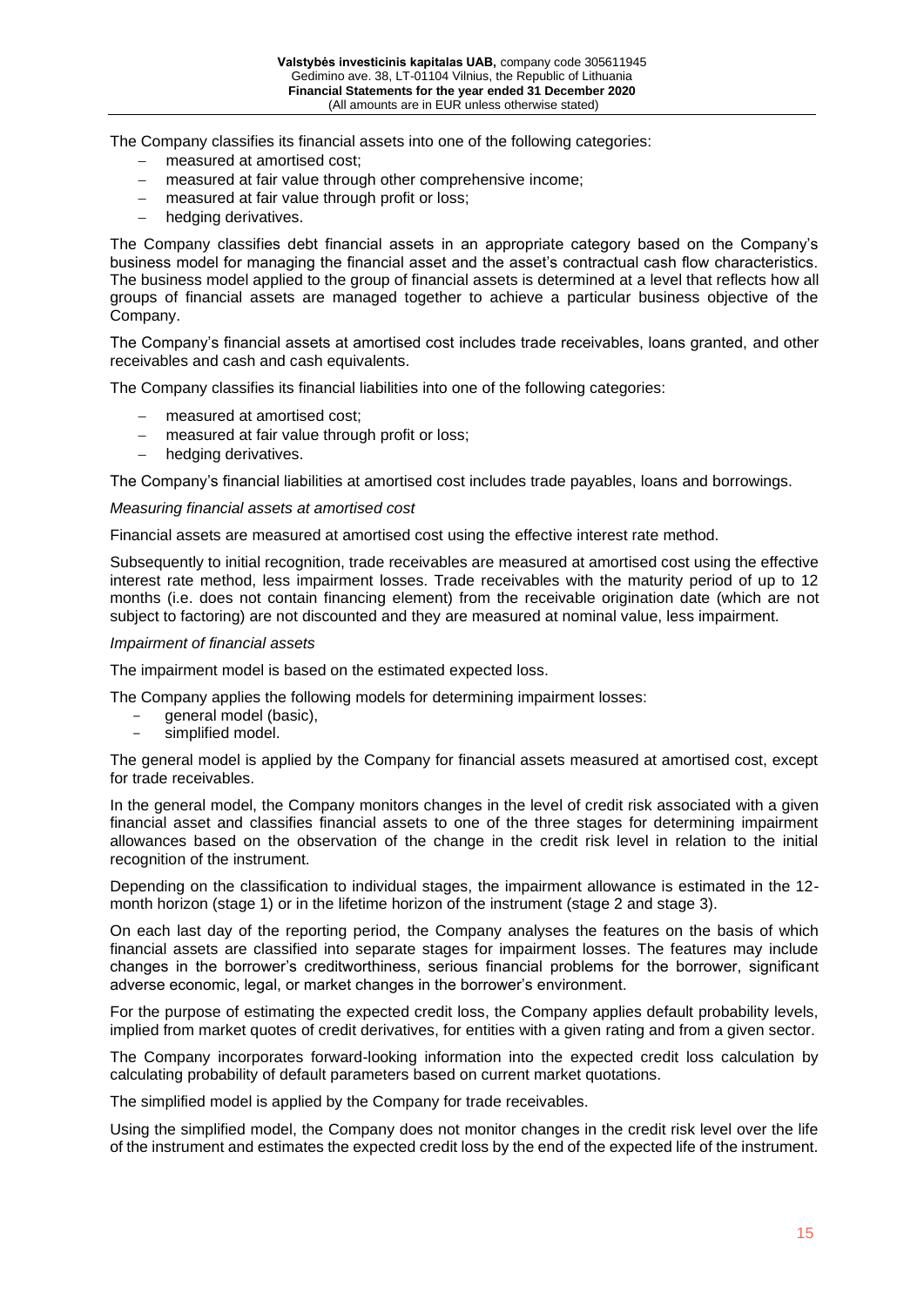For the purpose of estimating the expected credit loss, the Company uses the provision matrix estimated on the basis of historical levels of repayment and recoveries from trade receivables.

The Company incorporates forward-looking information into the expected credit loss calculation by adjusting base ratios of probability of default.

In order to calculate the expected credit losses, the Company determines the probability of default parameters for trade receivables, calculated based on the historical analysis of the number of bills outstanding, and the probability of default parameters calculated on the basis of the historical analysis of the value of bills outstanding.

The expected credit loss is calculated when the receivable is recognised in the statement of financial position and is updated on each subsequent day ending the reporting period, depending on the number of days past due.

#### *Impairment losses (reversal) on financial instruments*

Impairment losses (reversal) on financial instruments include particularly impairment losses (reversal) on trade receivables and losses (reversal) on loans granted.

#### Cash and cash equivalents

Cash and cash equivalents include cash on hand, cash in transit and cash at banks, demand deposits and other highly liquid investments up to 3 months original maturity that are readily convertible to known amounts of cash and that are subject to an insignificant risk of change in value.

For the purposes of the cash flow statement, cash and cash equivalents comprise cash on hand, shortterm deposits, and other current highly liquid investments.

### 1.12. **Financial liabilities**

#### Interest bearing loans and borrowings

Borrowings are initially recognised at fair value of proceeds received, less the costs of transaction. Subsequent to initial recognition, loans are stated at amortised cost and the difference between the proceeds received and the amount payable over the loan period is recognised in the statement of comprehensive income for the period, except for capitalised borrowing costs, which are described below.

Borrowing costs which are directly attributable to acquisition of assets that require time to prepare for an intended use or sale, construction or production, are capitalised in the cost of a respective asset. All other borrowing costs are expensed in the period they occur. Borrowings are classified as non-current if the completion of a refinancing agreement before the reporting date provides evidence that the substance of the liability at the reporting date was non-current.

#### Trade payables

Trade liabilities are non-derivative financial liabilities with fixed or determinable payments that are not quoted in an active market. Such liabilities are carried at amortised cost using the effective interest rate method. Gain and losses are recognised in the statement of comprehensive income when trade payables are expensed or amortised.

### 1.13. **Employee benefits**

Short-term employee benefits are recognised as a current expense in the period when employees render the services. These include salaries and wages, social security contributions, bonuses, paid holidays and other benefits. There are no long-term payments to employees. Assessment of fair value

A number of the Company's accounting policies and disclosures require the measurement of fair values, for both financial and non-financial assets and liabilities. Fair value is the price that would be received to sell an asset or paid to transfer a liability in an orderly transaction between market participants at the measurement date in the principal, or in its absence, the most advantageous market to which the Company has access at that date. The fair value of a liability reflects its non-performance risk. Fair values are obtained from quoted market prices, discounted cash flow models and option pricing models as appropriate.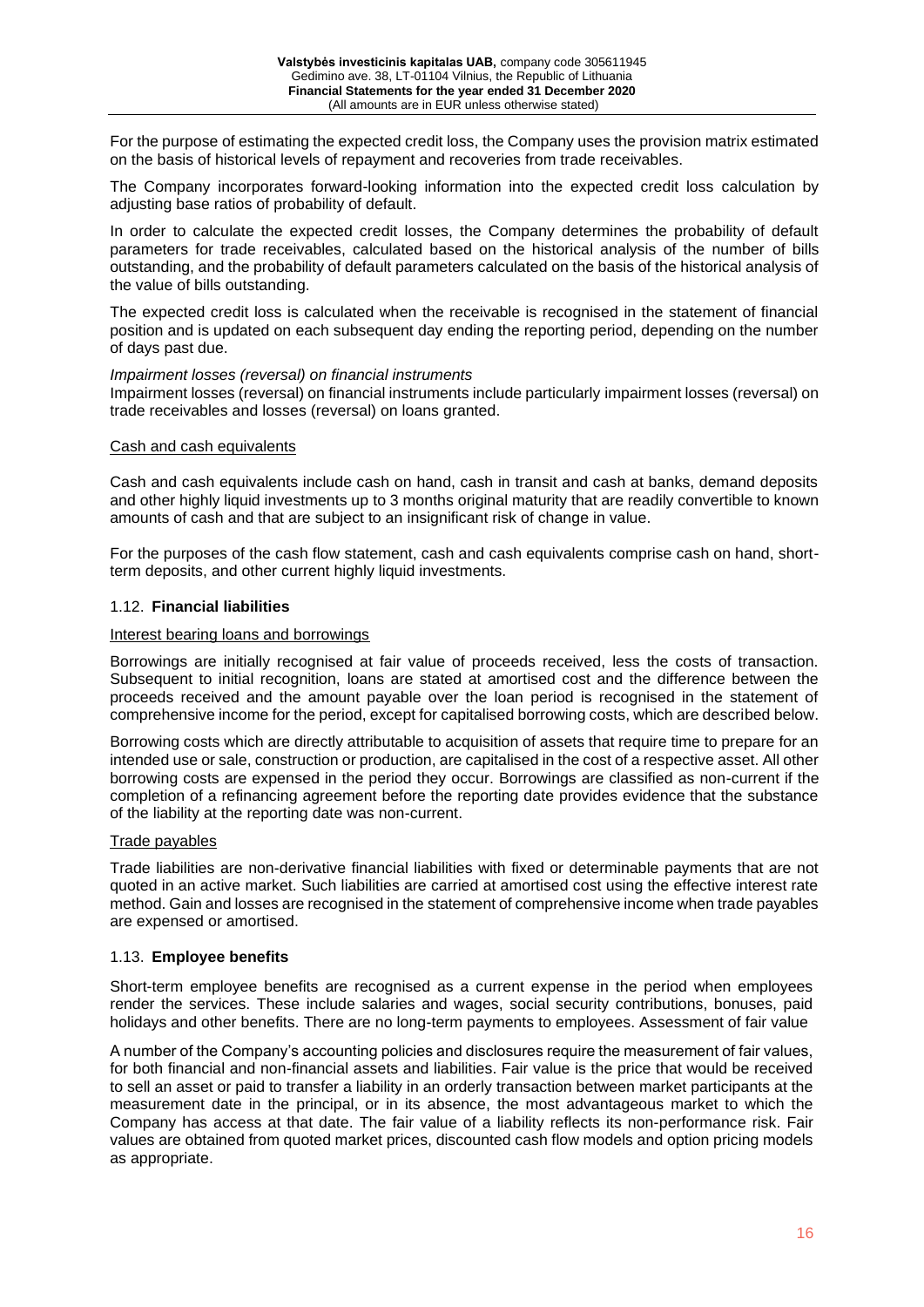When measuring the fair value of an asset or a liability, the Company, to the extent possible, uses market observable data. Fair values are categorized within different levels in a fair value hierarchy based on the inputs used in the valuation techniques as follows:

Level 1: quoted prices (unadjusted) in active markets for identical assets or liabilities.

Level 2: inputs other than quoted prices included in Level 1 that are observable for the asset or liability, either directly (i.e. as prices) or indirectly (i.e. derived from prices);

Level 3: inputs for the asset or liability that are not based on observable market data (unobservable inputs).

If the inputs used to measure the fair value of an asset or a liability might be categorised in different levels of the fair value hierarchy, the fair value measurement is categorised in its entirety in the same level of the fair value hierarchy as the lowest level input that is significant to the entire measurement.

The Company recognises transfers between levels of the fair value hierarchy at the end of the reporting period during which the change has occurred.

#### 1.14. **Related parties**

Related parties to the Company are defined as shareholders, employees, members of the Board, their close family members and companies that directly or indirectly (through the intermediary) control or are controlled by, or are under common control with, the Company, provided such relationship empowers one of the parties to exercise the control or significant influence over the other party in making financial and operating decisions.

#### 1.15. **Contingencies**

Contingent liabilities are not recognised in the financial statements, except for contingent liabilities in business combinations. They are disclosed in the financial statements unless the possibility of an outflow of resources embodying economic benefits is remote.

A contingent asset is not recognised in the financial statements but disclosed when an inflow or economic benefits is probable.

### 1.16. **Events after the reporting period**

Events after the reporting period that provide additional information about the Company's position at the statement of financial position date (adjusting events) are reflected in the financial statements. Events after the reporting period that are not adjusting events are disclosed in the notes when material.

### 1.17. **Comparative information**

Comparative information is adjusted in the statement of comprehensive income to align with the classification applied in the reporting period by disclosing personnel costs and depreciation/amortisation costs in a separate line items.

# 1.18. **Legal basis of preparation**

These financial statements are separate annual financial statements of the Company. These financial statements were prepared for the year ended 31 December 2020 in accordance with Article 5(4) of the Law on Consolidated Financial Reporting by Groups of Undertakings of the Republic of Lithuania (hereinafter "the Law") and International Financial Reporting Standards (hereinafter "IFRSs") as adopted by the European Union (hereinafter "the EU").

The purpose of preparing these separate financial statements in Lithuania is to comply with the Law. In accordance with Article 5(4) of the Law, the Company is obliged to prepare its separate financial statements and annual report in accordance with special regulations: Regulation (EC) No 1606/2002 of the European Parliament and of the Council on the application of international accounting standards.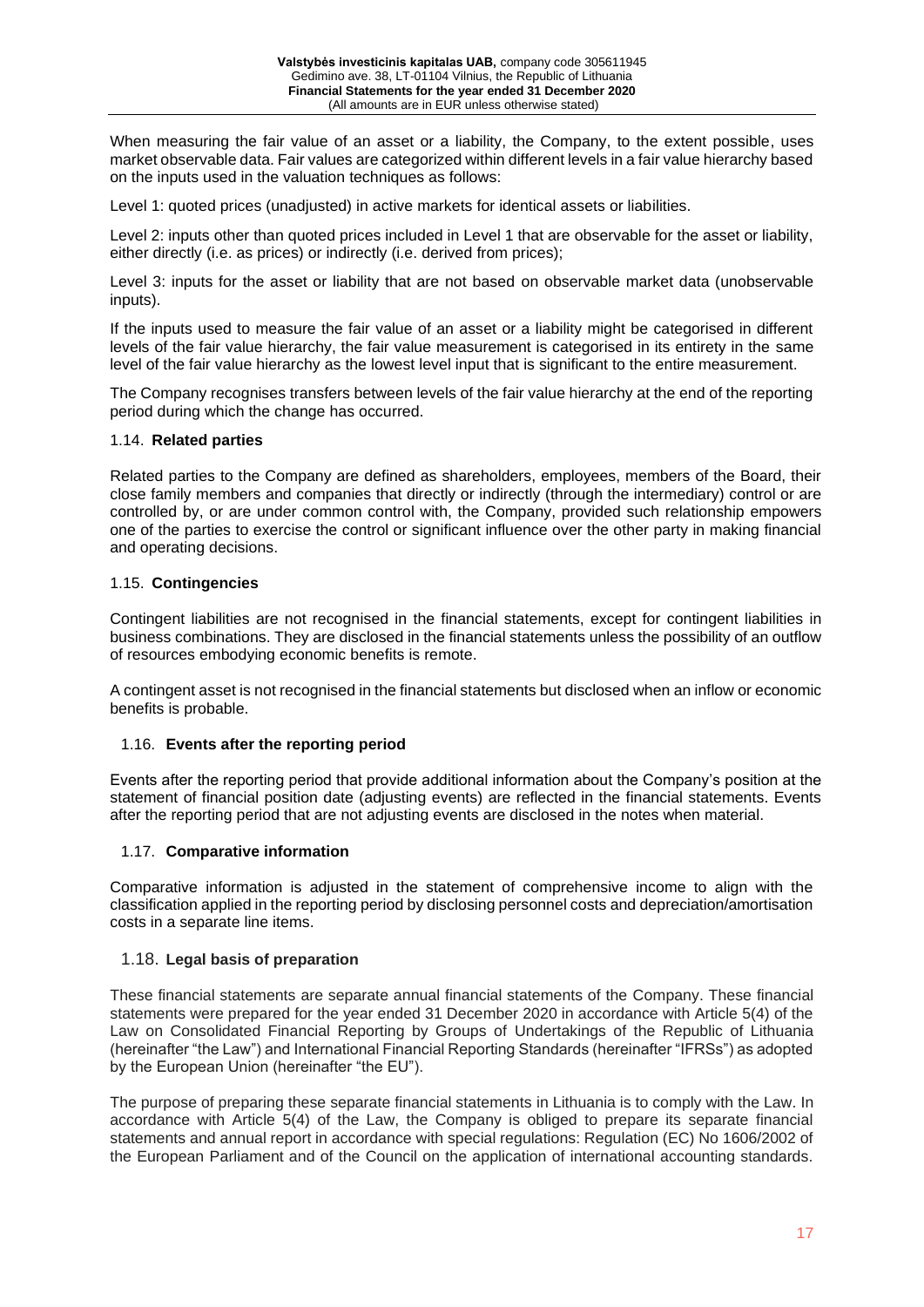Therefore, the separate financial statements prepared in accordance with IFRSs effectively replaced the financial statements prepared in accordance with the requirements of the Law.

The Company is the parent company of the subsidiary Pagalbos verslui fondas KŪB, however, the Company, together with the said subsidiary, meets the criteria of a small group of undertakings in accordance with Article 4(1) of the Law, therefore the Company is exempted from the obligation to draw up consolidated financial statements. This procedure is in full compliance with the document of the European Parliament and Council "Comments concerning certain Articles of the Regulation (EC) No 1606/2002 of the European Parliament and of the Council of 19 July 2002 on the application of international accounting standards and the Council Directive 78/660/EEC of 25 July 1978 on the annual accounts of certain types of companies, and the Directive 2013/34/EU of the European Parliament and of the Council of 26 June 2013 on the annual financial statements, consolidated financial statements and related reports of certain types of undertakings, amending Directive 2006/43/EC of the European Parliament and of the Council and repealing Council Directives 78/660/EEC and 83/349/EEC". Pursuant to Note 2.2.2, the determination of whether or not a company is required to prepare consolidated accounts will continue to be made by reference to national law transposed from the Seventh Council Directive.

Since Pagalbos verslui fondas KŪB is not required to be consolidated in the separate financial statements according to national legislation, which is in compliance with Seventh Council Directive, it's the European Commission's view that the IFRS 10 requirements to prepare consolidated financial statements do not apply under International Financial Reporting Standards as adopted by the EU.

#### 1.19. **Initial application of new amendments to the existing standards effective for the current reporting period**

The following amendments to the existing standards issued by the International Accounting Standards Board (IASB) and adopted by the EU are effective for the current reporting period:

- **Amendments to IAS 1 "Presentation of Financial Statements"** and **IAS 8 "Accounting Policies, Changes in Accounting Estimates and Errors" – Definition of Material** adopted by the EU on 29 November 2019 (effective for annual periods beginning on or after 1 January 2020),
- **Amendments to IFRS 3 "Business Combinations"** Definition of a Business adopted by the EU on 21 April 2020 (effective for business combinations for which the acquisition date is on or after the beginning of the first annual reporting period beginning on or after 1 January 2020 and to asset acquisitions that occur on or after the beginning of that period),
- **Amendments to IFRS 9 "Financial Instruments", IAS 39 "Financial Instruments: Recognition and Measurement" and IFRS 7 "Financial Instruments: Disclosures"** – Interest Rate Benchmark Reform – adopted by the EU on 15 January 2020 (effective for annual periods beginning on or after 1 January 2020),
- **Amendments to IFRS 16 "Leases"** Covid-19-Related Rent Concessions (adopted by the EU on 9 October 2020 and effective at the latest, as from 1 June 2020 for financial years starting on or after 1 January 2020);
- **Amendments to References to the Conceptual Framework in IFRS Standards** adopted by the EU on 29 November 2019 (effective for annual periods beginning on or after 1 January 2020).

The adoption of amendments to the existing standards has not led to any material changes in the Company's financial statements.

1. **Standards and amendments to the existing standards issued by IASB and adopted by the EU but not yet effective**

At the date of authorisation of these financial statements, the following amendments to the existing standards were issued by IASB and adopted by the EU and which are not yet effective: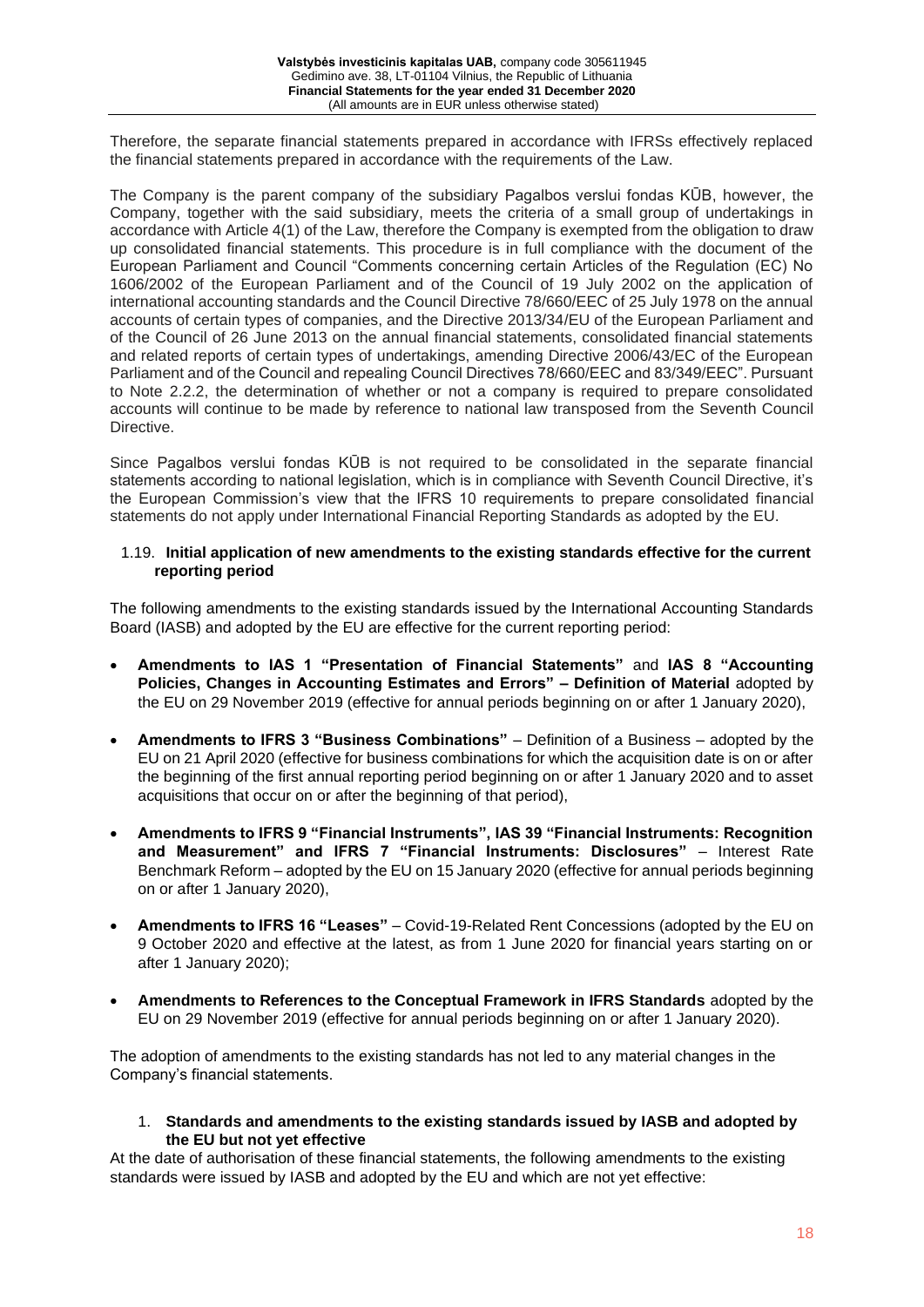- **Amendments to IFRS 4 "Insurance Contracts" – Extension of the Temporary Exemption from Applying IFRS 9** adopted by the EU on 16 December 2020 (the expiry date for the temporary exemption from IFRS 9 was extended from 1 January 2021 to annual periods beginning on or after 1 January 2023),
- **Amendments to IFRS 9 "Financial Instruments", IAS 39 "Financial Instruments: Recognition and Measurement", IFRS 7 "Financial Instruments: Disclosures", IFRS 4 "Insurance Contracts" and IFRS 16 "Leases"** – Interest Rate Benchmark Reform — Phase 2 adopted by the EU on 13 January 2021 (effective for annual periods beginning on or after 1 January 2021)

### **New standards and amendments to the existing standards issued by IASB, but not yet adopted by the EU**

At present, IFRS as adopted by the EU do not significantly differ from regulations adopted by the International Accounting Standards Board (IASB) except for the following new standards and amendments to the existing standards, which were not endorsed for use in EU as at (date of publication of financial statements) (the effective dates stated below is for IFRS as issued by IASB):

- **IFRS 14 "Regulatory Deferral Accounts"** (effective for annual periods beginning on or after 1 January 2016) - the European Commission has decided not to launch the endorsement process of this interim standard and to wait for the final standard,
- **IFRS 17 "Insurance Contracts"**, including amendments to IFRS 17 (effective for annual periods beginning on or after 1 January 2023),
- **Amendments to IAS 1 "Presentation of Financial Statements"** Classification of Liabilities as Current or Non-current (effective for annual periods beginning on or after 1 January 2023),
- **Amendments to IAS 16 "Property, Plant and Equipment"** Proceeds before Intended Use (effective for annual periods beginning on or after 1 January 2022),
- **Amendments to IAS 37 "Provisions, Contingent Liabilities and Contingent Assets"** Onerous Contracts — Cost of Fulfilling a Contract (effective for annual periods beginning on or after 1 January 2022);
- **Amendments to IFRS 3 "Business Combinations"** Reference to the Conceptual Framework with amendments to IFRS 3 (effective for annual periods beginning on or after 1 January 2022);
- **Amendments to IFRS 10 "Consolidated Financial Statements" and IAS 28 "Investments in Associates and Joint Ventures"** – Sale or Contribution of Assets between an Investor and its Associate or Joint Venture (effective date deferred indefinitely until the research project on the equity method has been concluded),
- **Amendments to various standards due to "Improvements to IFRSs (cycle 2018–2020)"** resulting from the annual improvement project of IFRS (IFRS 1, IFRS 9, IFRS 16 and IAS 41) primarily with a view to removing inconsistencies and clarifying wording (The amendments to IFRS 1, IFRS 9 and IAS 41 are effective for annual periods beginning on or after 1 January 2022. The amendment to IFRS 16 only regards an illustrative example, so no effective date is stated.).

The Company anticipates that the adoption of these new standards and amendments to the existing standards will have no material impact on the financial statements of the Company in the period of initial application.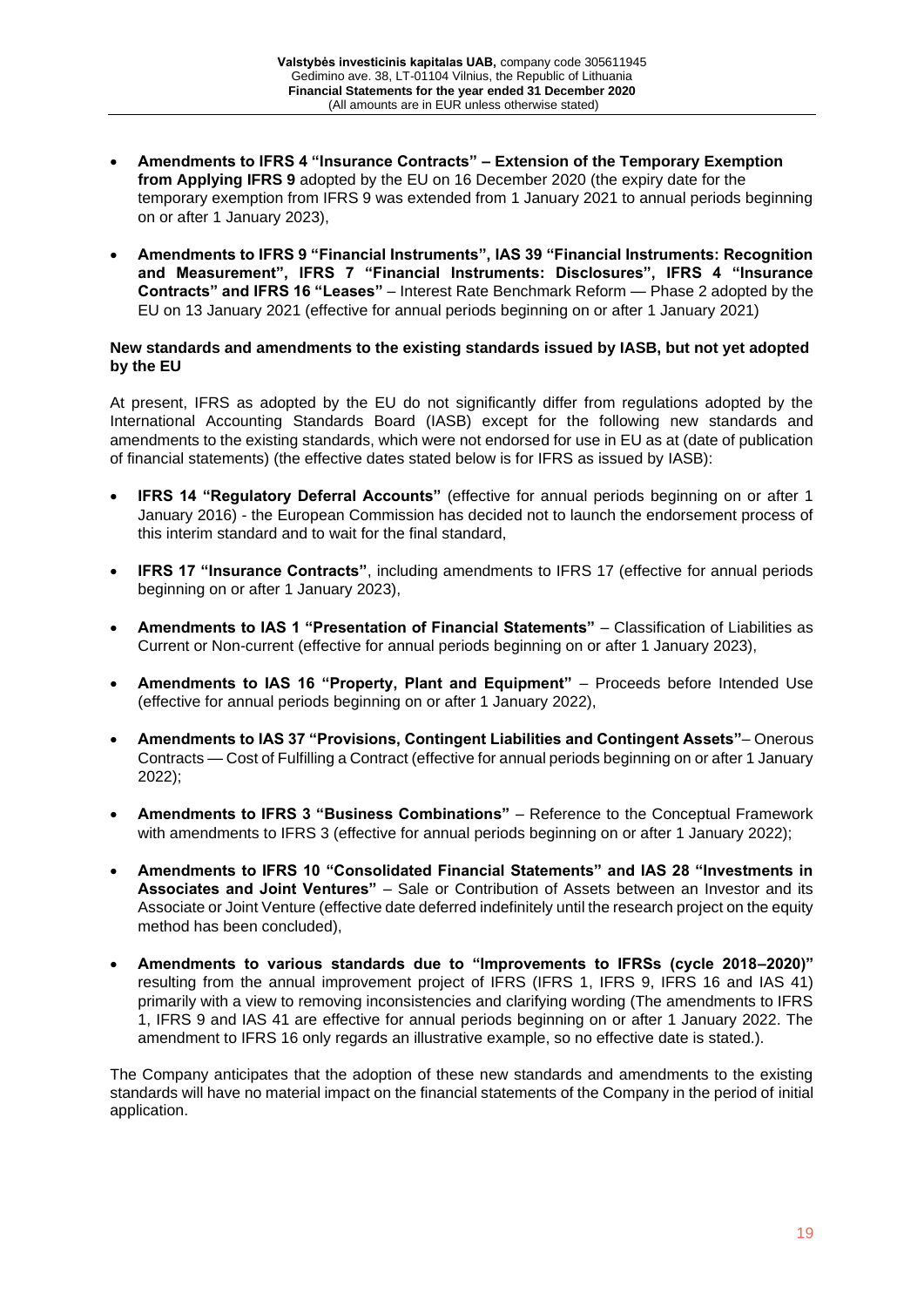# **3 NOTES TO THE FINANCIAL STATMENT**

### **3.1 Investments in subsidiaries and associates**

The Company committed to Pagalbos verslui fondas KŪB to make investments in the amount of EUR 100,000,000 (one hundred million euro). The Company's commitment to invest includes all transfers under the Capital Call Notice and, in any case, the amount of transfers may not exceed the amount specified in the Capital Commitment.

Pursuant to the Capital Call Notice, the Company invested EUR 7,000,000 into Pagalbos verslui fondas KŪB. The funds were transferred on 26 November 2020. At the end of the year, the value of this investment was reduced by EUR 2,875,183 and amounted to EUR 4,124,817 as at 31 December 2020. The investment is revalued at least annually in accordance with the financial statements presented by Pagalbos verslui fondas KŪB.

The Company has the right to withdraw from participation in the Fund in accordance with the rules described in the agreement. Upon withdrawal, the settlements with the Company are carried out in accordance with the following principles: (a) if the Fund is wound up, the settlements the Company are carried out in accordance with the rules of Clause 12 of the Agreement: funds are transferred following disposal of assets and payment of the Fund taxes; (b) if the rights and obligations of the Company in respect of the Fund are taken over by another person, the terms of the Company's withdrawal (including the repayment of the Called Commitments) are discussed in a separate agreement between the Company, the General Partner and the person taking over (the new Limited Partner); (c) if the Company withdraws from the Fund without transfer of rights and obligations to a third party, the settlements with the Company are carried out in accordance with the rules of Clause 12 of the Agreement: assets are disposed of, Fund taxes are paid, and funds are transferred (and the Uncalled Commitments of the Company expire).

### **3.2 Receivables and prepayments**

The Company's receivables as at 31 December were as follows:

|                          | Year ended<br>as at<br>31/12/2020 | Year ended<br>as at<br>31/12/2019 |
|--------------------------|-----------------------------------|-----------------------------------|
| Prepayments to suppliers |                                   |                                   |
| Deferred expenses        | 3.479                             | ۰                                 |
| In total                 | 3.487                             |                                   |

As at 31 December 2020, the Company had no receivables from related parties.

#### **3.3 Cash and cash equivalents**

Cash and cash equivalents consisted of the following:

|              | Year ended<br>as at | Year ended<br>as at      |
|--------------|---------------------|--------------------------|
|              | 31/12/2020          | 31/12/2019               |
| Cash at bank | 94.177.742          | $\overline{\phantom{a}}$ |
| In total     | 94,177,742          |                          |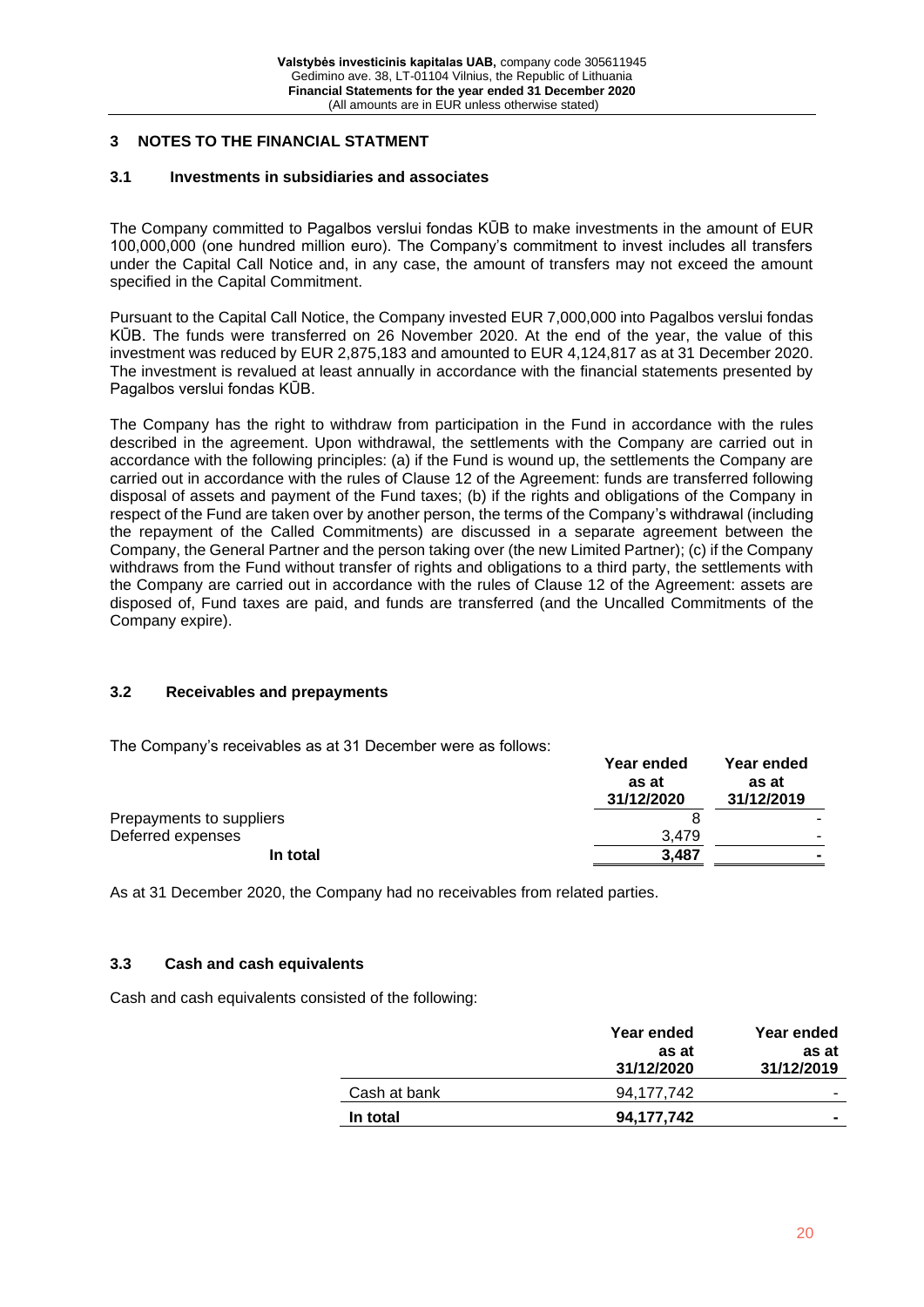### **3.4 Issued capital**

Having regard to the Memorandum of Incorporation of 7 August 2020, Shareholders contributed EUR 100,200,000 to the issued capital. All the shares of the Company are ordinary registered uncertificated shares with a total number of 10,020,000.

On 17 March 2021, the increase in the issued capital was registered through the additional issue of 100,000 ordinary registered uncertificated shares. At the reporting date, the issued capital of the Company amounted to EUR 101,200,000, which is divided into 10,120,000 ordinary registered shares with par value of EUR 10 each. All shares were fully paid.

# **3.5 Payables to controlled entities and associates**

On 30 December 2020, EUR 1,000,000 received from the shareholder as a contribution to the share capital increase, which was registered on 17 March 2021.

# **3.6 Payables to employees**

Payables as at 31 December:

|                            | Year ended as<br>at 31/12/2020 | Year ended as at<br>31/12/2019 |
|----------------------------|--------------------------------|--------------------------------|
| Wages and salaries payable | 1.973                          |                                |
| Taxes payable              | 1.466                          |                                |
| Vacation accruals          | 1.145                          |                                |
| In total                   | 4.584                          |                                |

# **3.7 Other payables and accrued expenses**

Payables as at 31 December:

|                                                    | Year ended as<br>at 31/12/2020 | Year ended as at<br>31/12/2019 |
|----------------------------------------------------|--------------------------------|--------------------------------|
| Remuneration payable to the Board members as at Q4 |                                |                                |
| 2020                                               | 3.690                          |                                |
| Taxes on remuneration payable to the Board members | 2,143                          |                                |
| Current trade payables                             | 696                            |                                |
| Accrued expenses                                   | 1.832                          |                                |
| In total                                           | 8.361                          |                                |

### **3.8 Operating expenses**

|                                              |                                | Year ended       |
|----------------------------------------------|--------------------------------|------------------|
|                                              | Year ended as<br>at 31/12/2020 | As at 31/12/2019 |
| Wages and salaries and related contributions | (15, 556)                      |                  |
| Remuneration of the Board members            | (10, 034)                      |                  |
| Accounting service fee                       | (2,087)                        |                  |
| Other administrative expenses                | (4,038)                        |                  |
| In total                                     | (31, 715)                      |                  |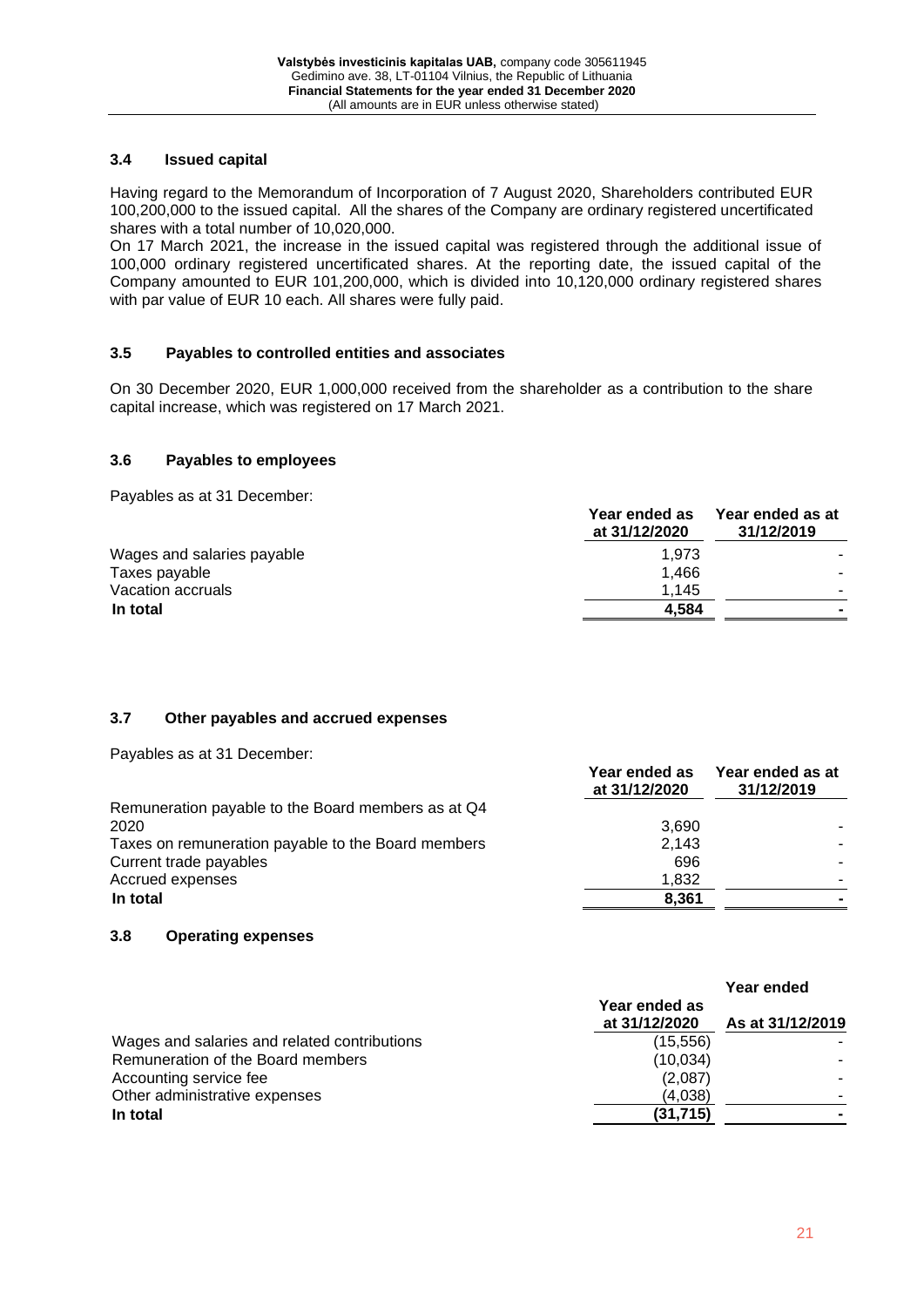### **3.9 Financing and investing activities, net result**

Income and expenses from financing and investing activities for the year ended 31 December consisted of the following:

|                                            | Year ended as<br>at 31/12/2020 | Year ended as<br>at 31/12/2019 |
|--------------------------------------------|--------------------------------|--------------------------------|
| Impairment of non-current financial assets | (2,875,183)                    |                                |
| Other finance costs (default interest)     |                                |                                |
| In total                                   | (2,875,184)                    |                                |

### **3.10 Profit (loss) distribution project**

The Company recorded losses of EUR (2,901,970) as at 31 December 2020. The Company's losses are carried forward to the next financial year.

### **3.11 Earnings (loss) per share**

Basic earnings (loss) per share are calculated by dividing net profit for the period by the weighted average number of ordinary shares outstanding during the period. During 2020, the weighted average number of shares was 10,020,000.

| Basic earnings (loss) per share:              | 2020             | 2019           |  |
|-----------------------------------------------|------------------|----------------|--|
|                                               | January-December |                |  |
| Net profit (loss)                             | (2,901,970)      |                |  |
| Weighted average number of shares outstanding | 10.020.000       | ۰              |  |
| Basic earnings (loss) per share               | (0.290)          | $\blacksquare$ |  |

### **3.12 Income tax and deferred income tax**

For the year ended 31 December, the income tax was as follows: **Year ended Year ended**

|                                   | As at 31/12/2020 | As at 31/12/2019 |
|-----------------------------------|------------------|------------------|
| <b>Taxable income</b>             |                  |                  |
| <b>Total expenses:</b>            | (2,901,970)      |                  |
| Deductible expenses               | (26, 766)        |                  |
| Non-deductible expenses           | 2,875,204        |                  |
| <b>Profit (loss)</b>              | (26, 766)        |                  |
| 70% of the previous period's loss |                  |                  |
| Taxable profit                    |                  |                  |
| Income tax                        |                  |                  |
|                                   |                  |                  |

As at 31 December 2020, the Company made a loss.

**For the year ended 31 December, the income tax expense in the statement of comprehensive income was as follows:**

|                                | Year ended<br>As at 31/12/2020 | <b>Year ended</b><br>As at 31/12/2019 |
|--------------------------------|--------------------------------|---------------------------------------|
| Income tax expense             | -                              |                                       |
| Deferred tax benefit/(expense) | 4.929                          | -                                     |
| In total                       | 4.929                          |                                       |
|                                |                                |                                       |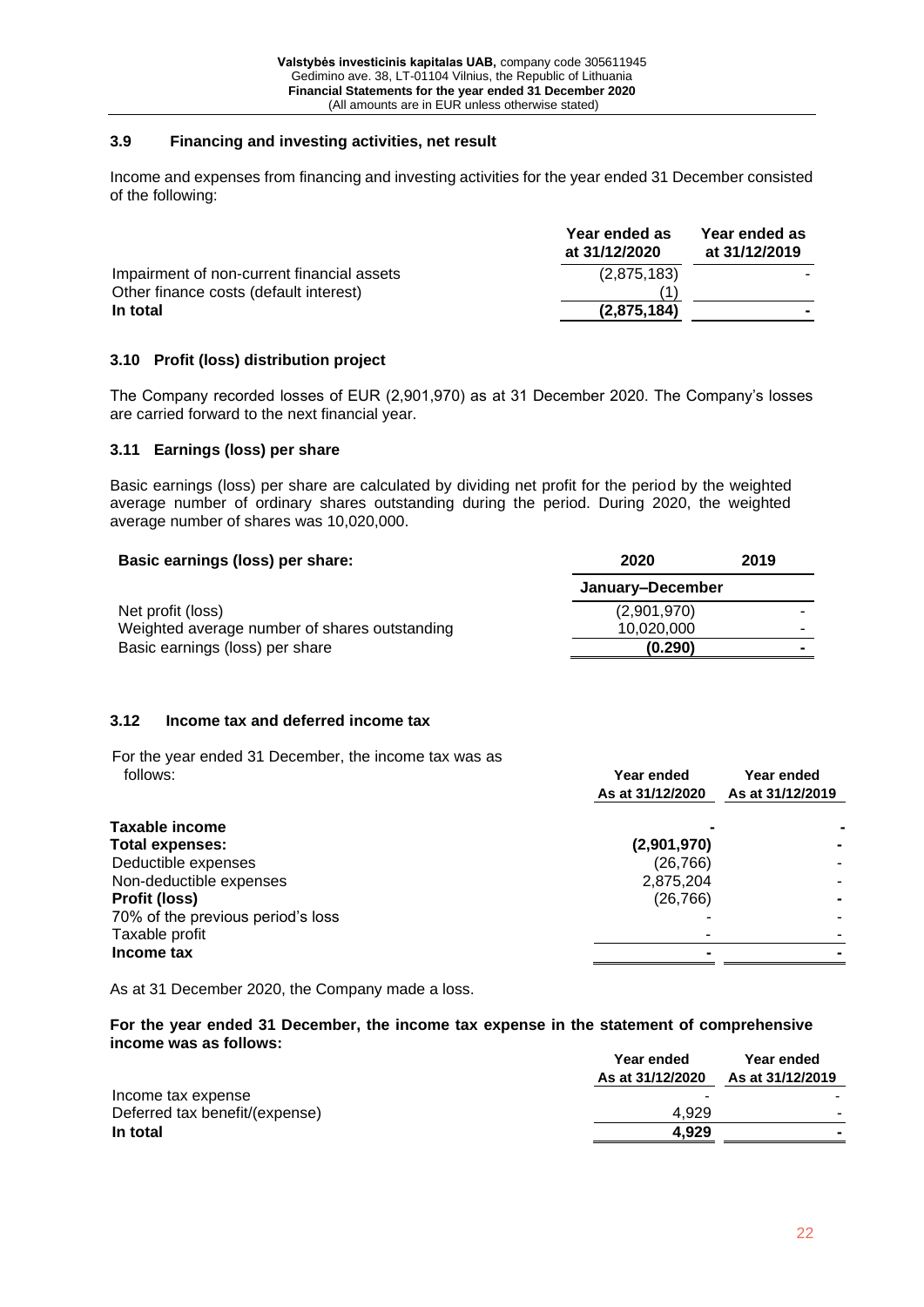| <b>Items</b>                                                                                                                       | Carrying<br>amount                            |                            | <b>Adjustments required</b><br>by the tax law |     | <b>Temporary</b><br>difference | <b>Taxable or</b><br>deductible<br>temporary | Deferred income tax |                    |
|------------------------------------------------------------------------------------------------------------------------------------|-----------------------------------------------|----------------------------|-----------------------------------------------|-----|--------------------------------|----------------------------------------------|---------------------|--------------------|
|                                                                                                                                    |                                               | <b>Reporting</b><br>period | <b>Previous</b><br>periods                    |     |                                | difference                                   | <b>Assets</b>       | <b>Liabilities</b> |
| Deferred<br>employee<br>benefits                                                                                                   | 1,145                                         | 1,145                      | $\qquad \qquad \blacksquare$                  | 15% | 1,145                          | Deductible                                   | 172                 |                    |
| Tax losses                                                                                                                         | 31,716                                        | 31,716                     |                                               | 15% | 31,716                         | Deductible                                   | 4,757               |                    |
| <b>Difference</b><br>between the<br>carrying<br>amounts for<br>income tax<br>purposes<br>and<br>financial<br>reporting<br>purposes | 2,875,204                                     | 2,875,204                  |                                               | 15% | 431,281                        | Deductible                                   | 431,281             |                    |
|                                                                                                                                    | Deferred tax asset before valuation allowance |                            |                                               |     |                                | 436,210                                      |                     |                    |
|                                                                                                                                    | Less: valuation allowance                     |                            |                                               |     |                                | (431, 281)                                   |                     |                    |
|                                                                                                                                    | Deferred tax asset, net                       |                            |                                               |     |                                | 4,929                                        |                     |                    |

Deferred income tax for the year ended 31 December consisted of the following:

Deferred income tax was subject to a rate of 15%.

### **3.13 Related-party transactions**

The Company's management consists of the CEO and the Board members. All undertakings owned by the Republic of Lithuania are considered to be other related parties.

In 2020, the Company entered into a single transaction with the related party: it made investment of EUR 7,000,000 to Pagalbos verslui fondas KŪB based on the Capital Call Notice.

*Remuneration of key management personnel*

|                                                           | 2020   | 2019 |
|-----------------------------------------------------------|--------|------|
| Wages and salaries and other short-term employee benefits | 15.556 | -    |
| Remuneration to the Board members                         | 10.034 | -    |
| In total                                                  | 25.590 |      |

#### **3.14 Commitments and contingencies**